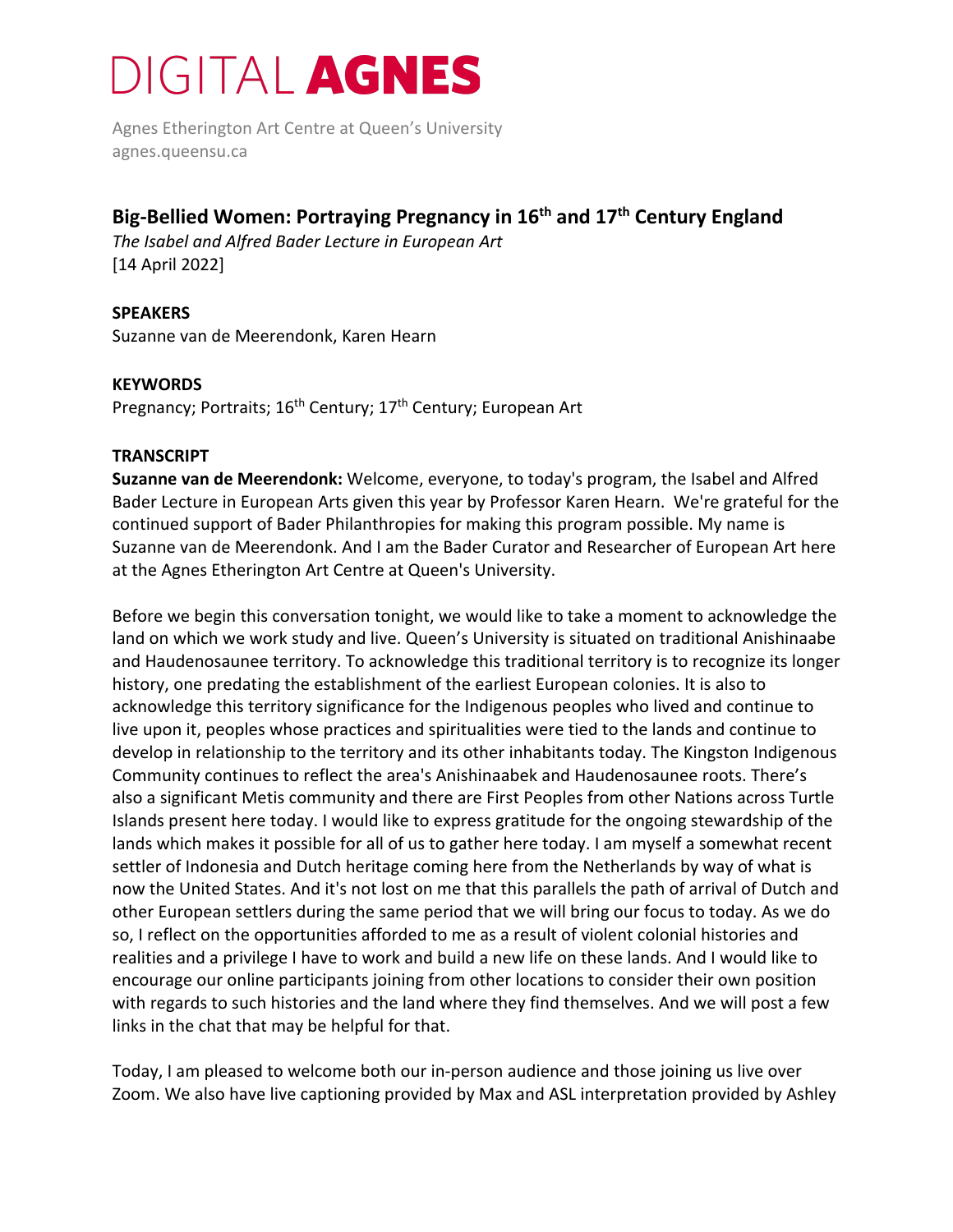Agnes Etherington Art Centre at Queen's University agnes.queensu.ca

and Christy. Thank you all very much for being here. If you have any questions during these lecture events, please hold those until the end. We will have a period for questions and conversation following the lecture. And both our attendees here in the room and those online will have an opportunity to participate in this Q&A. And finally, for those of you who are joining us in person, following this lecture around 7:30, we'll have a reception with food and drinks.

It's now my distinct pleasure to introduce art historian, curator and renowned scholar of British and Dutch Art, Professor Karen Hearn. We are particularly relieved that she is joining us in person today as we have planned to welcome Karen already in the now infamous month of March of 2020. Within days of travelling to Kingston to deliver her lecture that year, the lecture event unfortunately had to be canceled due to a global pandemic that has impacted all of our lives since. So, I am grateful that we are able to meet here with her and all of you today. And we can also -- and that we can also share the lecture with an even larger audience now due to hybrid organization of today's program. Karen Hearn travelled to us from London where she's currently an honorary professor in the Department of English Language and Literature at the University College London. She was also the long-time curator of 16th and 17th Century British Art at Tate Britain from 1992 to 2012. Her scholarly record counts numerous publications and major exhibitions on early modern European art, particularly within the genre of portraiture. Her research interests range from the impact and significance of refugee and immigrant artists in 16th and 17th century England, gender and self-fashioning, women's patronage and the work of artists Anthony van Dyck and Cornelius Johnson. Her lecture tonight draws from just one of these various research interests, the representation of pregnancy in historic European art. This led her to organize the exhibition "Portraying Pregnancy: From Holbein to Social Media" which was shown at the Foundling Museum in London in 2020. And we actually will have a couple of copies of the exhibition catalogue for sale at our reception today if you're interested. The run of this ground-breaking exhibition was unfortunately cut short by pandemic-related closures. So, therefore, it gives us all the more joy to be able to introduce Karen as our speaker on this exciting topic. Please join me in giving a very warm welcome to Professor Karen Hearn.

#### (Applause)

**Karen Hearn:** Thank you very much, Suzanne. And it's such a pleasure to be here. As you've heard, the lecture was originally due to take place two years ago but the pandemic struck and changed all our plans. I'm absolutely delighted to be here tonight in person and also with an actual audience present, with you all present. And also knowing that so many friends and colleagues are watching, tuning in online, some of them way past their bedtimes. I'm extremely grateful to Bader Philanthropies for generously making this possible and to Suzanne and her colleagues for all their very hard work. It's been very complicated to make this a reality.

In late January this year, the singer and businesswoman Rihanna announced to the world that she was pregnant by stepping out publicly dressed in carefully chosen clothing that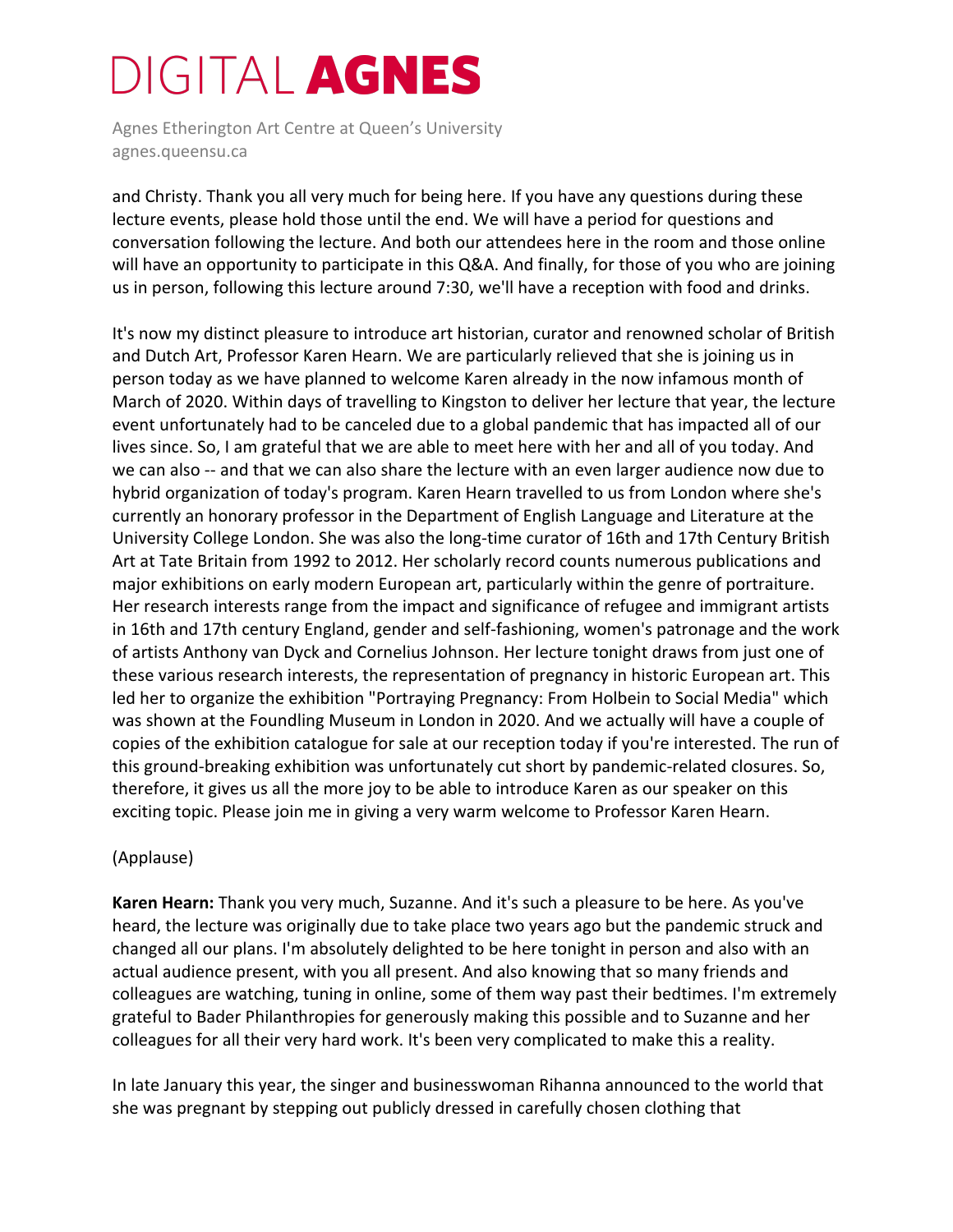Agnes Etherington Art Centre at Queen's University agnes.queensu.ca

unambiguously displayed her baby bump. As People.com stated, "The singer debuted her baby bump while out in New York City over the weekend with her boyfriend." And with the ubiquity of cameras, paparazzi, mobile phones, images of her doing that immediately went global. Rihanna thus chose to curate the precise moment of release of this significant personal news. And from the outset, the online and print media world knew the specific date on which these very public images were made.

Things were rather different in 16th and 17th Century Britain. A portrait results from a series of choices which arrived at through the interaction of the artist, the person who commissions the image, and if they are not the actual commissioner, the sitter, her or himself. It's extremely rare to find evidence of the precise circumstances in which an early modern portrait was commissioned, and thus of the thought processes and decisions that informed its eventual content and appearance. Pregnancy resulting in the production of healthy legitimate children has always been central to the role of noble and royal women. It maintains familial and dynastic continuity. Although both conception and obstetric success could sometimes be extremely problematic and were widely acknowledged as such, many early modern women did spend much of their adult lives being pregnant. Until recently, however, art historians have been surprisingly uncurious about the significance of this for pre-contemporary portraits. As you've heard, for some years, I've been researching and identifying painted portraits of early modern women which were made at a time when they were pregnant, whether that pregnancy is made visible in the portrait as we see here or not. And in this work, I've primarily addressed portraits of British elite women. And as you've heard most recently, this resulted in the exhibition that I curated at the Foundling Museum in London which opened in January 2020 just before the pandemic entitled "Portraying Pregnancy." From Holbein, we had a beautiful Holbein drawing lent by Her Majesty, The Queen. And I'm showing you here an installation shot from that exhibition. And as you've heard, there's also a standalone book of the same title. And I was astonished and delighted when at the weekend, I heard from a number of sources that the New York Times in talking further about Rihanna's pregnancy had actually referenced the exhibition in the book. So, although it happened before the pandemic, it's not forgotten.

While today I shall principally speak about English or British portraits, after 1603, England and Scotland joined together and it becomes Britain, the artists names that you will hear will mostly be Netherlandish ones because many of the leading portrait painters to the English British elite were born and in most cases were trained in the low countries. And they then travelled to Britain sometimes coming as Protestant religious exiles or even refugees or sometimes coming for economic betterment. My own research began with this specific English portrait of about 1595, stylistically and technically clearly by a painter called Marcus Gheeraerts II, Marcus Gheeraerts the Younger. And he'd been born in Bruges about 30 years previously and had been raised in London. His father who was an artist, too, Marcus Gheeraerts the Elder had moved to Protestant London in 1568 with his children as a religion-motivated migrant. The identity of the sitter is unknown. But as you can see, she is unambiguously depicted as visibly pregnant. And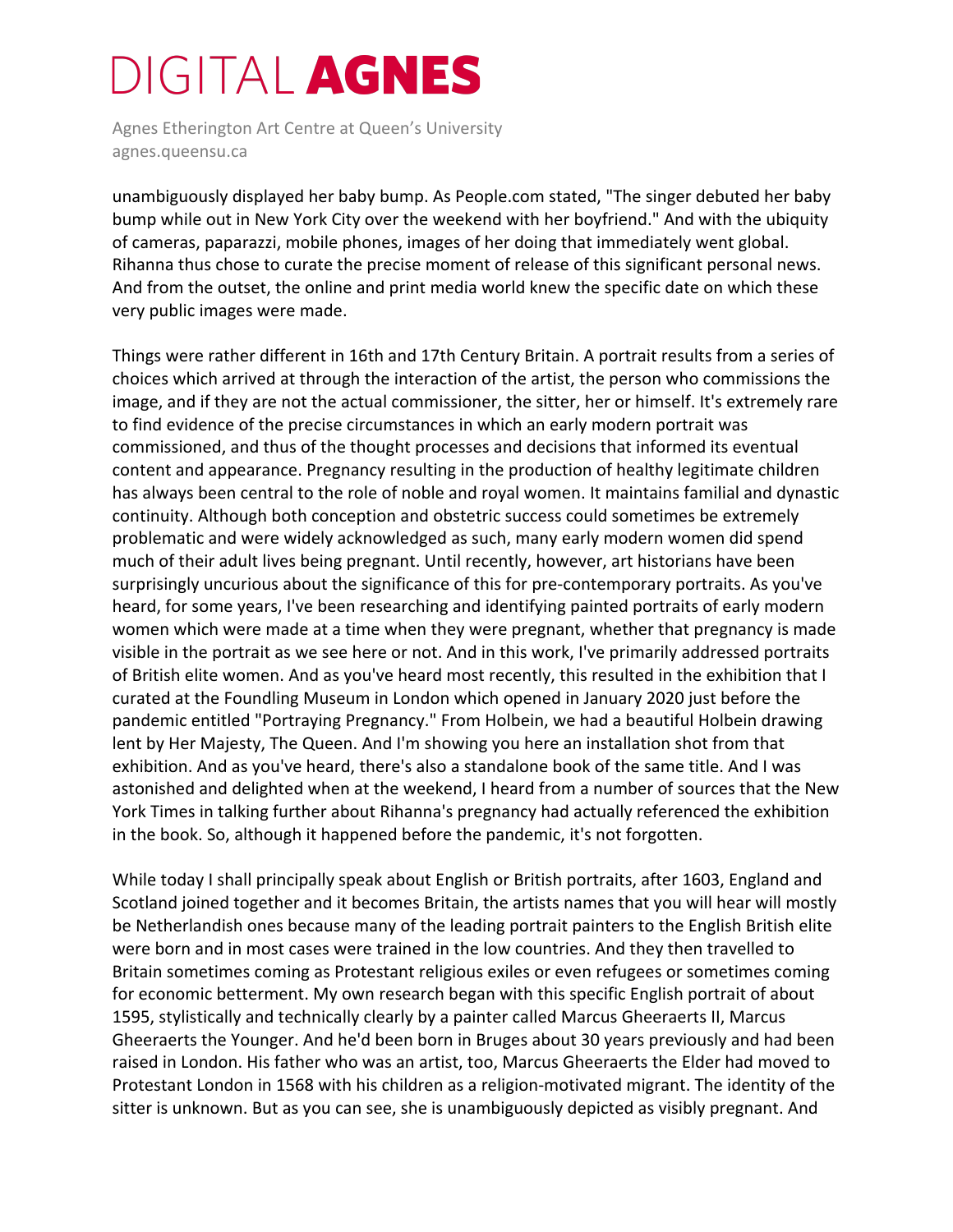Agnes Etherington Art Centre at Queen's University agnes.queensu.ca

this may seem to be an unusual even anomalous form of presentation, but it was one that turned out to have been surprisingly common in Elizabethan and Jacobean Britain. And that is from around 1562 until about 1635. The term pregnancy did not in fact have its modern-day meaning during this period. So, words like bearing, breeding, teaming and great with child or large with child were the ones that were commonly used. But perhaps the most frequent one was big-bellied which I've used in the title and which is, of course, fantastically accurate. So, I have the opportunity to steer this painting towards Tate Britain where I was the curator at the time. But it set me thinking about all the women who might have been painted at a time when they were pregnant. But in portraits for which the standard Western European default choice was made which was not to indicate the fact -- not to indicate the pregnancy. And the reasons for that default choice seemed to be many an unwillingness to record permanently what was seen as a temporary state, social taboos or bodily outline that resulted from a woman being sexually active. And the perceived role of an early modern portrait to idealize and as it were to improve on reality which obviously with painting, you can make a lot of choices like that. You can improve and make changes. In identifying and interpreting such portraits, it makes a great difference if the sitter unlike this one can be securely identified. While it remains hard to establish biographical facts for so many women of the past, the graying availability of archival information online means that increasingly, we may find specific relevant dates for the lives of at least some women, particularly elite women for whom records have a better chance of surviving, so that we can try to link the record of a birth and thus the pregnancy that preceded it with the time at which a portrait might have been painted. And of course, we must always consider that the painting process itself may have taken place through a number of sittings and possibly over quite a long period.

This is a portrait that we know was painted at a time when the sitter was thought to be pregnant and when she was apparently showing physical signs of that pregnancy. This is Henry VIII's elder daughter, Mary Tudor, who succeeded to the throne of England in July 1553 upon the death of her half-brother, Edward VI. On 25th of July 1554 in Winchester, she married King Philip II of Spain, the son of the Habsburg Holy Roman Emperor Charles V. It was the 27-yearold Philip's second marriage. Mary herself was 37. By September, Mary was already rumoured to be pregnant. And on the 23rd of November, it was reported back to Charles V that, quote, "The Queen is veritably with child because she has felt the babe," that must mean that she's felt the moving of the child, "and there are other likely and customary symptoms such as the state of her breasts." On the 28th of November, Mary sat under her cloth of state in the Great Chamber of Whitehall Palace, quote, "richly appareled and her belly," there we are again, "her belly laid out that all men might see that she was with child." So, a very public performance of her pregnancy which, of course, was of huge dynastic significance. The following day on the 29th of November, the Pope's emissary, Cardinal Pole, presided over the reconciliation of the English Church to Roman Catholicism. And this had been Mary's highest priority the moment she came to the throne to bring England back to Catholicism. And it was reported that when Mary first met Cardinal Pole, she had felt her child move within her. And she had exclaimed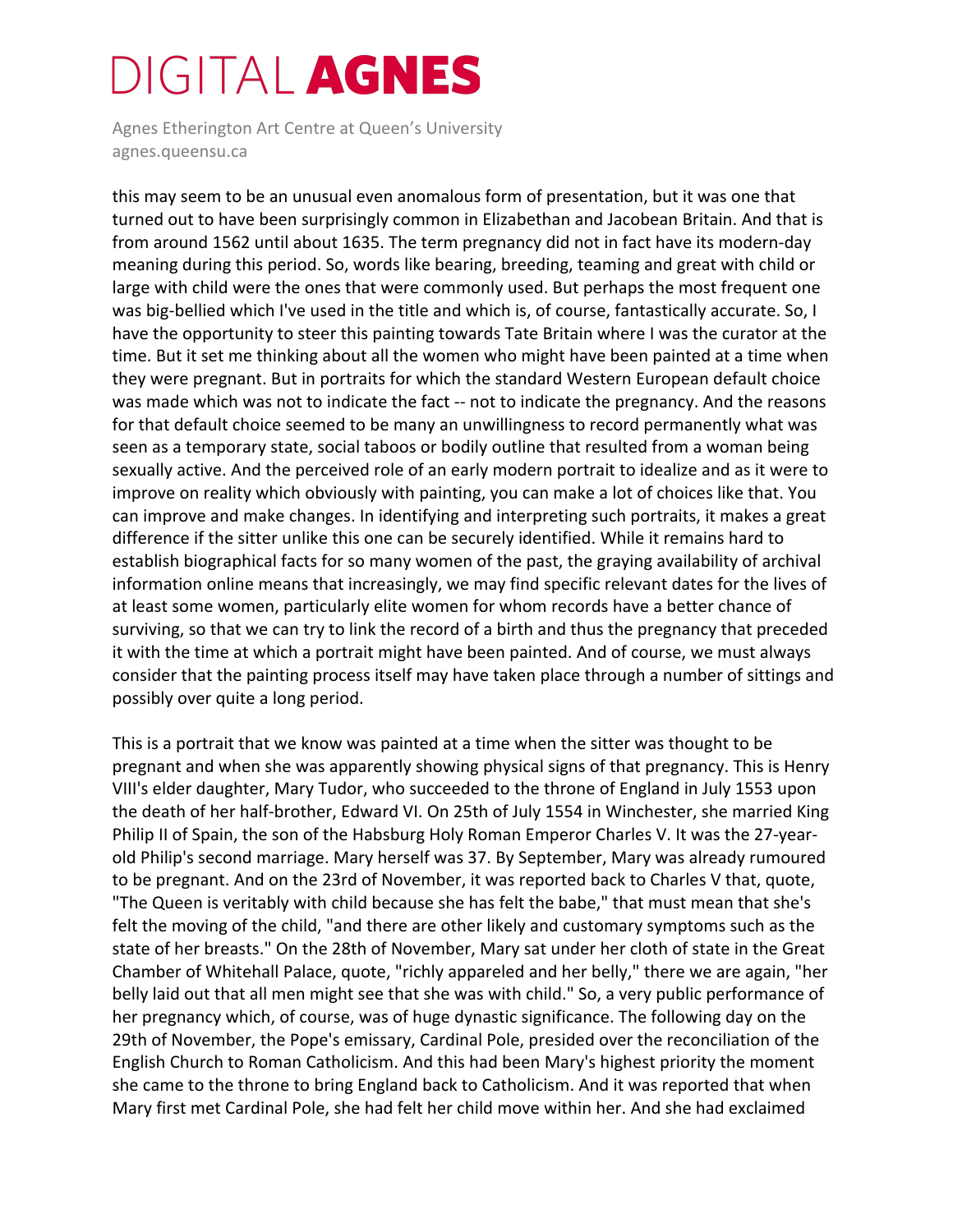Agnes Etherington Art Centre at Queen's University agnes.queensu.ca

"exultavit infans in utero pius." And this is a direct reference to the New Testament narrative of and the experience felt at the time by the Virgin Mary's older kinswoman, Elizabeth, when the two women met. So, Mary was pregnant with Christ and Elizabeth with the future John the Baptist. And in pre-Reformation England, The Visitation, this moment had become an increasingly popular theme in religious art. Now, when Protestantism was brought in under Henry VIII and then increasingly under Edward VI, there was a great deal of destruction of religious art. And there was more destruction later. So, these two examples, visitations on the screen are extremely rare survivals on the left-hand side in a church in Cambridgeshire and on the right-hand side a church in Devon. And they happen to escape the iconoclasm. So, we see Mary and Elizabeth meeting together. And we see those words in the banderole on the righthand side.

As I've said, it's often hard to be able to date an early-painted portrait precisely. But in the case of Mary Tudor's portrait, we can do so. It survives in three versions. And the one on the screen is the one in the Prado in Madrid. The Utrecht artist Anthonis Mor began working for Emperor Charles V in 1549 and had painted Habsburg family members in Brussels, in Portugal and in Spain. Sent to England by Charles the V, Mor was in London by mid November 1554 where he painted Mary in the seated posture that he had often used for portraits of Habsburg royal brides which is what Mary had become through her marriage to Philip. Although Mary was, as we've heard, now thought to be pregnant, Mor has not depicted her as visibly so. She wears a diamond ring and a large pendant jewel which were betrothal gifts from Charles and Philip respectively. And she holds a red rose, a multivalent symbol. It's an allusion to her namesake, the Virgin Mary, while also referencing her appropriate love for her husband. And more politically, the red rose was also an emblem of the Lancastrian Tudor dynasty and had already appeared held in the hand in numerous portraits of her late royal brother, Edward VI. So, that rose is very complex symbol here. In London, a month later on the 20th of December, Philip II signed a royal order that appointed Anthonis Mor as his painter indicating as Joanna Woodall has suggested that he had formally accepted Mor's portraits of his wife, Mary. But in fact, Mary would turn out to have been undergoing a form of phantom pregnancy and never became a mother.

Similarly, turning for a moment to the Northern Netherlands, this portrait of Reynu Semeyns, a young widow depicts her while she was betrothed to her second husband, Jan Huygen van Linschoten as the date 1595. And the inscription at the top left indicate basically saying that she is betrothed. She married van Linschoten on the second of April 1595. And their only child, a daughter was born on the 24th of August. Thus, as Marlies Stoter has pointed out, this portrait appears to acknowledge that Reynu was pregnant when they married. She holds this cloth before her which perhaps is -- relates to that. And Marlies pointed out that the name Reynu contains a word which basically means pure in English. So, there's this interesting kind of dichotomy between the two. But establishing the precise time period over which an early modern portrait was made is itself extremely hard normally. Relevant evidence may include an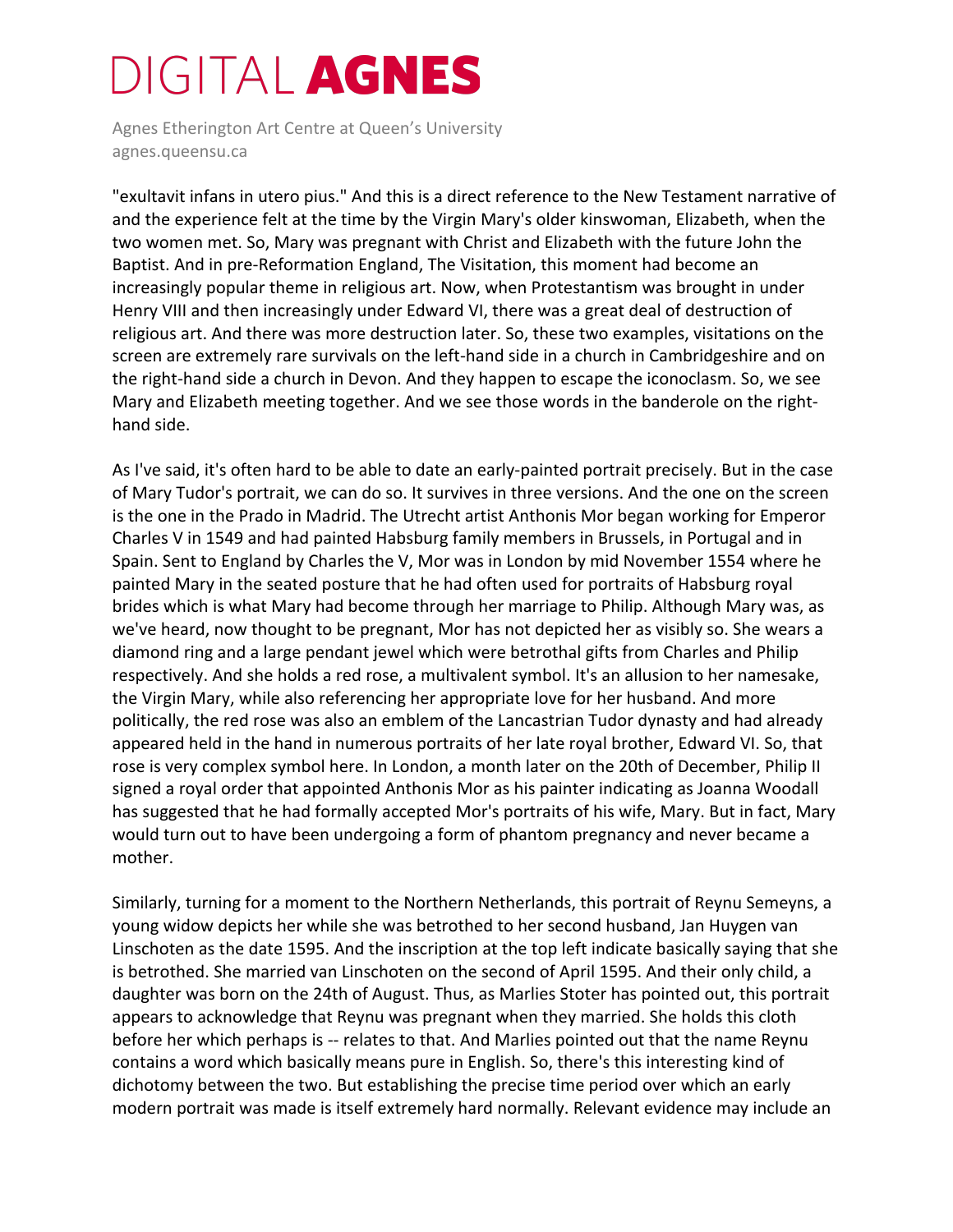Agnes Etherington Art Centre at Queen's University agnes.queensu.ca

original date inscribed on the portrait itself as we see here or a reference in a document to the making of all or the delivery of a painting. And that's the evidence we have with Anthonis Mor's portraits of Mary Tudor. But references like that are extremely rare.

Often, regrettably, the main piece of evidence for identifying a possibly pregnancy-related portrait, maybe the date on which a female sitter died in or shortly after giving birth, burial records show how many women were the victims of post-puerperal fever, a form of sepsis for instance. So, if a woman didn't die from complications during the actual birth, she might very well die subsequently from this infection. It's been estimated that one in 100 women died as a result of childbed in early modern Britain or an alternative figure that's been given is that one in 100 pregnancies ended in the mother's death at this time. So, the contemporary perception was that the risks were very high both for mother and infant.

I've long wondered, for example, whether Lady Katherine Dormer, the subject of this portrait by the Scottish London-based painter John Michael Wright which is inscribed with her name and the date 1659, whether it might have been intended to have been read as relating to a pregnancy. The gesture with which Katherine holds up the fabric of her skirt over the lower part of her body seems to demand to be read. And it turns out that Katherine did die in 1659, the year inscribed on her portrait, soon after giving birth to her only surviving child on the 7th of May. And we know this because she was buried on the 9th of June 1659. With her right hand, the hand on the left, Katherine points towards a small vase that rests on a stone ledge. And if that vase is meant to be read as a file for capturing tears, a classical symbol of grief. That opens up the possibility that this portrait might have been painted or at least perhaps finished posthumously. If we're seeking to find the precise dates on which sittings for a British portrait took place, we generally have to wait until the 18th century, a period from which the sitter's books and appointment books of some of the leading portrait painters, people like Sir Joshua Reynolds or George Romney have survived. So, once we've got sitter books, we are in a much better at a position to tie those in with known pregnancies or women who were sitting for their portrait.

How should we define visibly pregnant? And by what means is that information conveyed? And the answer includes analysing clothing depicted. Understanding the dress of a period is obviously key to the subject. Is a sitter actually pregnant or is she portrayed wearing a fashion that mimics pregnancy? Misinterpreting historic clothing is easily done. As you will all know, it seems that the female figure who holds the gathered folds of her long fine green wool dress over her stomach in Jan van Eyck's 1434 portrait of probably Giovanni Arnolfini and his wife is not to be read as with child. Lorne Campbell writing in the National Gallery Catalogue, this painting noted that, "Although to modern eye, she might look pregnant, she is not." Van Eyck's "Dresden Triptych" of 1437 here on the right shows the virgin St. Catherine similarly posed and dressed and is precisely comparable in shape. So you can see how really very much the same dress shape is being worn by St. Catherine. However, from the 16th century onwards, people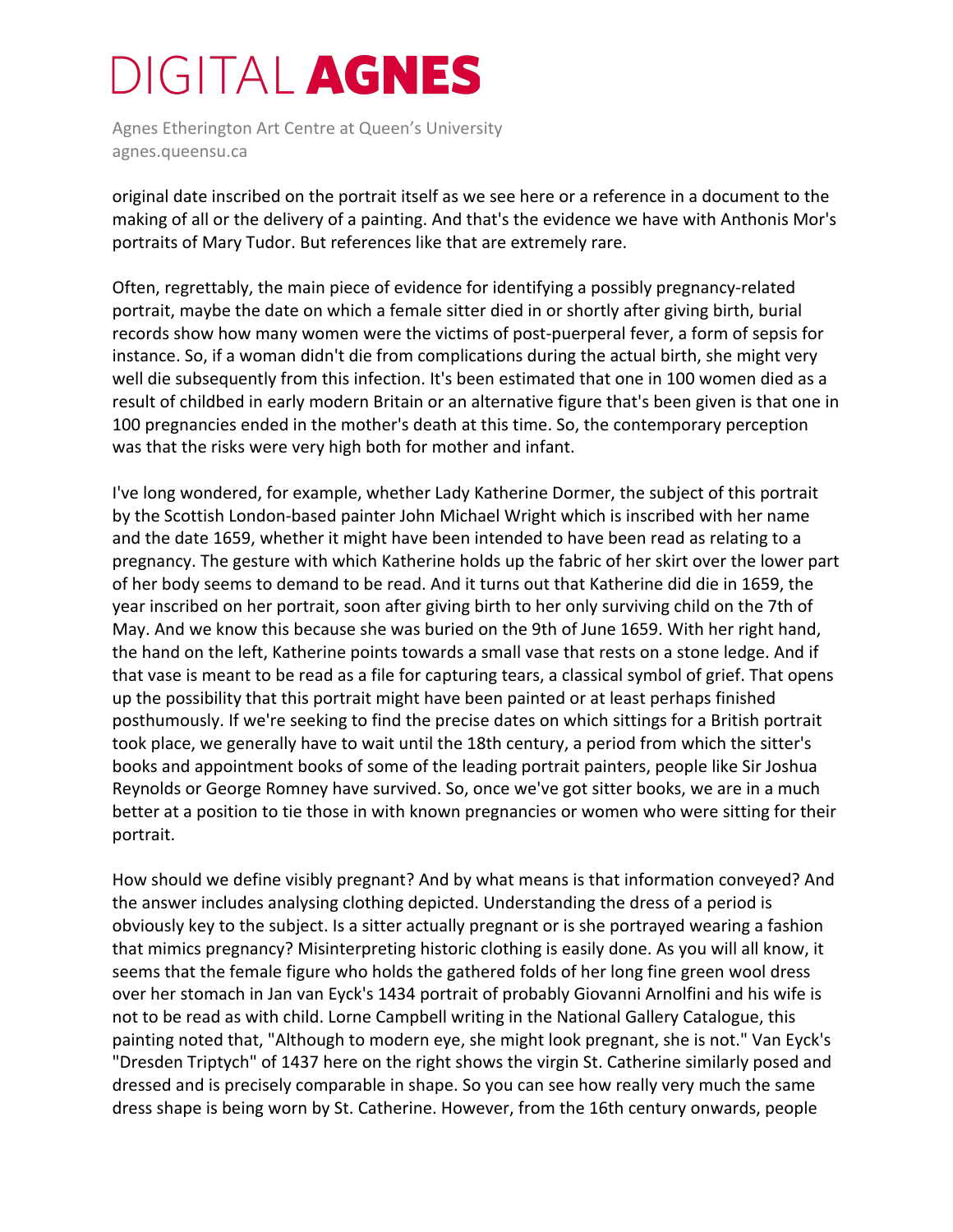Agnes Etherington Art Centre at Queen's University agnes.queensu.ca

who saw the Arnolfini portrait and who knew nothing about mid-15th century Flemish dress conventions and why would they, of course, routinely presumed that the sitter was expecting. And thus when the painting was inventoried in the Spanish World Collection in 1700, the compiler described the group as a "youth and a pregnant German woman," slightly off beam, quote, "and it appears that they are getting married by night." So, fashion can be extreme, can be strange and unusual and can lead us astray.

Returning to the English Elizabethan and Jacobean pregnancy portraits, portraits that do depict visible pregnancy bumps, it seems that they will commission from a range of painters. And as I mentioned, some, many were artists with Flemish names. One of the earliest examples is this portrait by the exiled Flemish painter, Hans Eworth, who is known today in Britain as Hans Eworth. And in fact, there is a very beautiful portrait by Hans Eworth in Ottawa. And he was one of the most prolific painters of the elite of his day. The sitter is the highly educated Mildred Cooke, the wife of Queen Elizabeth's leading Minister William Cecil who was subsequently ennobled as Lord Burghley. Now, the couple's marriage was very much an enterprise of joint minds. Because Mildred is here unambiguously depicted as pregnant, the bump here is presumed to be the couple's only surviving son, Robert Cecil, who was born on the 1st of June 1563 and in fact who was to become a leading minister to Queen Elizabeth in his own right late in her reign. So, this picture probably dates from early to mid-1563. The couple had suffered a tough road as would be parents. For the first nine years of their marriage, there had been no children. In 1554, Mildred gave birth to a daughter, Francisca, who died shortly after birth, and then in 1556 to Anne who lived to adulthood. Mildred's next two pregnancies produced successively two boys, both named William, the first of whom died a few hours after his birth in October 1559, while the second lived for 19 months but died in December 1562. So, we can only imagine the distress that these deaths must have caused the couple. Here, Mildred's loose gown of figured velvet studded with jewels has hanging sleeves and a curved stand-up collar and fashionable scalloped wing shoulders. It's completely unfastened to reveal a blackbodies and black skirt over her rounded stomach. And the bump moreover is given visual evidence by those wavy lines of gold embroidery. So, the message is being made very clear. In her hand on the left, Mildred holds a bunch of cherries and they symbolize the state of innocence. And they're thus appropriate to a chaste wife. Now, contemporary viewer would have understood that pregnant Mildred was extending the Cecil family and must that her visibly depicted condition is a heraldic statement. And we see upper left half of the couple's painted arms, a very complicated heraldry of showing, you know, the family going back for some generations. And the portrait may perhaps originally have been paired with a companion portrait of William, of her husband, which seems to have become lost. So, this is suggested, A, by the fact that we've only got half of the couple's arms there at the left-hand edge and that perhaps it was originally meant to visually dovetail with arms on the right-hand edge of a portrait of William. And also because Mildred is posed facing to our left, so that's in the right-hand position, that was generally employed for the woman in a pair of portraits of husband and wife portraits.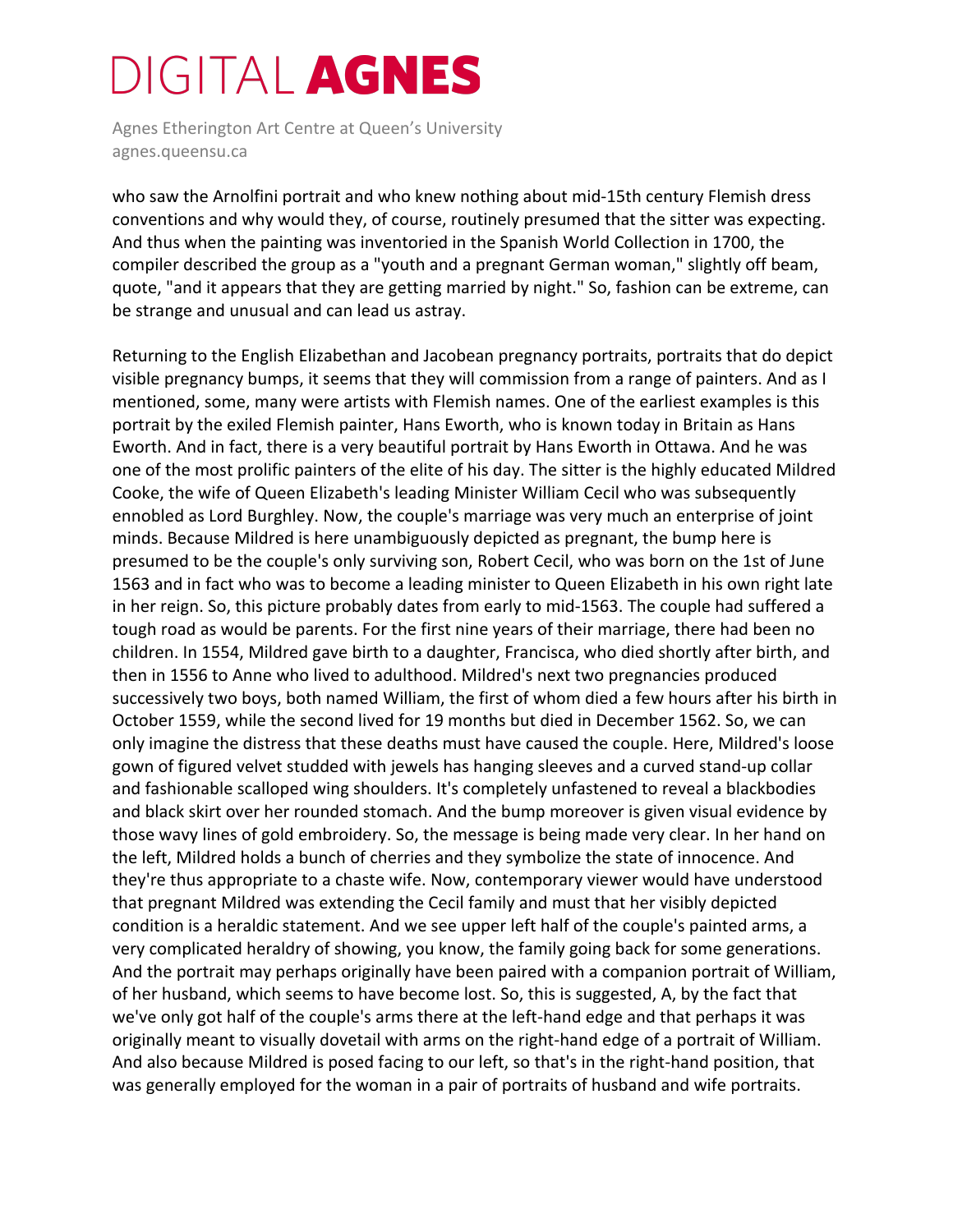Agnes Etherington Art Centre at Queen's University agnes.queensu.ca

The inclusion of heraldry which we saw also in the portrait of Reynu Seymens reminds us that these portraits are also about bloodlines and about family, about breeding. Now, the question of agency, who made the decision that a woman should be depicted as visibly pregnant? Who made that choice is a key one and one for which specific evidence doesn't survive. And I was grateful to Bert Watteuw for drawing to my attention an early 18th century French document in which the Count de Merode instructed a painter called Rendeux who was painting the family's portrait, a group portrait. He instructed that he wanted his wife's pregnancy to be made visible in it. So, that's very interesting. It's just one piece of evidence out of our period but -- and unfortunately, that portrait doesn't survive. This is so often for this period the survival rate must be extraordinarily low.

We can surmise that there were a number of reasons why the choice might be made to show a pregnancy in early modern English portraits, starting with pride in anticipated dynastic success. So, this whole thing about the family, the dynasty, the succession. Now, the Cecils were firm Protestants in the new Protestant reign of Elizabeth the I. And print Protestant texts intended for women readers repeatedly emphasize the words of St. Paul, "Woman will be saved through childbearing provided she continues in faith, love, holiness and virtue." So, a visibly pregnant woman was both seen to have been favoured by God and to be carrying out God's work. But in addition, at this time with an unmarried queen, Elizabeth I on the throne and widespread interest and increasing concern about whom she might marry, whether she would become a mother and secure the succession, pregnancy had a further national dimension. The later examples of the British pregnancy portraits are appearing just as the so-called Mother's Legacy Texts were gaining a wide currency in print. In 1622, the well-educated pregnant, gentle woman, Elizabeth Joscelin secretly wrote a manuscript addressed to her husband and to her unborn child. And her husband didn't know this. But it was in case she should not survive childbed. And we find a number of examples. This seems to be understandably a very common impulse. Jocelyn did die and probably of that awful post-puerperal fever because it was a few days after her daughter was born. And her husband found the document. And two years later, he had it published under the title "The Mother's Legacy." And it was to go through many editions. It was quite a best-seller. It really spoke to people. And I'm showing you here on the screen the first edition of it. It's actually kind of a neat little volume, easy to carry, easy to read. So, perhaps a pregnancy portrait should also be seen in relation to the possibility of death, death in childbed.

A printed funeral sermon for a London woman who died in 1626, quote, in the time of her childbed suggested that, quote, "Wherein in for a woman to die," so to die in childbed, "is as for a soldier to die in battle." So, for a man, his role was to fight, fight in war. And for a woman, her fight was in childbed. So, as I mentioned, a number of pregnancy portraits were painted by the Flemish-born Marcus Gheeraerts the Younger and the unidentified pregnant woman of about 1595 so that's late in the reign of Elizabeth I is one of the most powerful ones. Her sumptuous attire with numerous pearls sewn onto it indicates her family's wealth and high status. And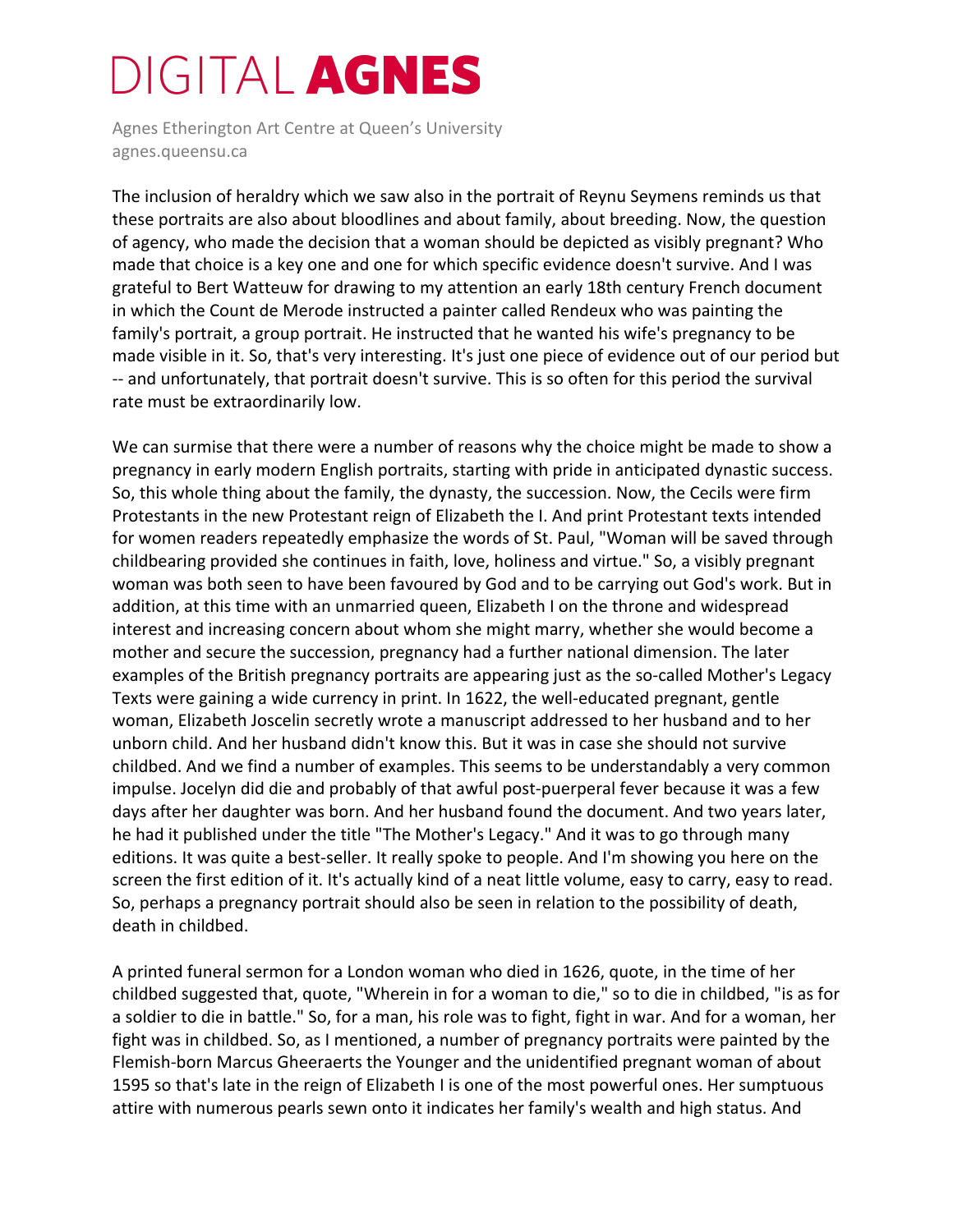Agnes Etherington Art Centre at Queen's University agnes.queensu.ca

pearls were the height of fashion in England in the 1590s at the elite level. They were very much seen as symbols of purity. And purity is what society considered essential in a woman. A visible pregnancy might also be seen within a family group portrait. And I've talked about that later French example. But here is a surviving picture, a Habsburg portrait by an unidentified artist of Emperor Maximilian II and his wife Maria and three of their children. And Maria was a daughter of Emperor Charles V. We have a specific dating for this painting because it's after the birth in June 1553 of Ernst who we see in the cradle there, a baby in the cradle and before the birth of Maria's next child in June 1554. So, she's giving birth at yearly intervals. So, she presumably was pregnant again when this one was painted. And although we're not seeing that from the way her body is rendered, she is wearing a jeweled belt. And I think that we can tend to reassociate those jewels -- that kind of jewel belt with pregnancy.

Marcus Gheeraerts the Younger, however, did portray visible pregnancy within family groups including in this complex dynastic image of Anne Hopton. Now, Anne had been the widow of Henry II Baron of Wentworth and he had died in 1593. So, she appears here behind the couple's three children. So, from the left, they're Thomas, Henry and Jane Wentworth. And because the little boys are so young, they're wearing skirts as little boys did at this period. And this painting which is dated 1596 on the foot of Henry's chair, not visible at this distance but it's very much there. 1596 was shortly after Anne had remarried to Sir William Pope who later became the Earl of Downe. And Anne is in fact clearly now pregnant and her bump must be the next Sir William Pope. They just kept the name. And he was born as we know in 1596, the year on this painting. So, she and her children gaze out at the viewer. And we might surmise that the viewer is the new husband with whom she's embarked on a second family at the age of about 35. And her clothing, a silver white bodice and sleeves with an open sleeveless black gown. So, what was you're-- what we're seeing here is just really the sort of the gown just strips either side of her shoulders. That very much echoes the clothing worn by the Tate unknown woman. So, these two portraits are roughly, you know, from roughly the same date. And here again, we're seeing those pearls. And in this case, you see that her ropes of pearls rest over her baby bump. And they're actually emphasizing the outline. It's another device to make sure that we get the message. Because a number of examples by Marcus Gheeraerts the Younger survived, it looks as if he may have been seen as a specialist in pregnancy portraits.

This portrait of another unidentified sitter is dated 1620. And you can see really how his style has developed, how his approach has changed. It's more naturalistic and with this very beautifully rendered gesture of the hand on the bump. And indeed, into his old age, Gheeraerts was still receiving such commissions such as this portrait of an Arlington Lady Fanshawe of around 1628 and had married Sir Thomas Fanshawe in September 1627 and must have become pregnant almost immediately. The record shows that less than 10 months later, she gave birth to a daughter. But she died and she was buried very soon afterwards. So, accordingly, this portrait must have been made in spring or summer 1628. So, once again, it's the evidence of a woman's death that helps to provide the dating for the painting. Producing healthy children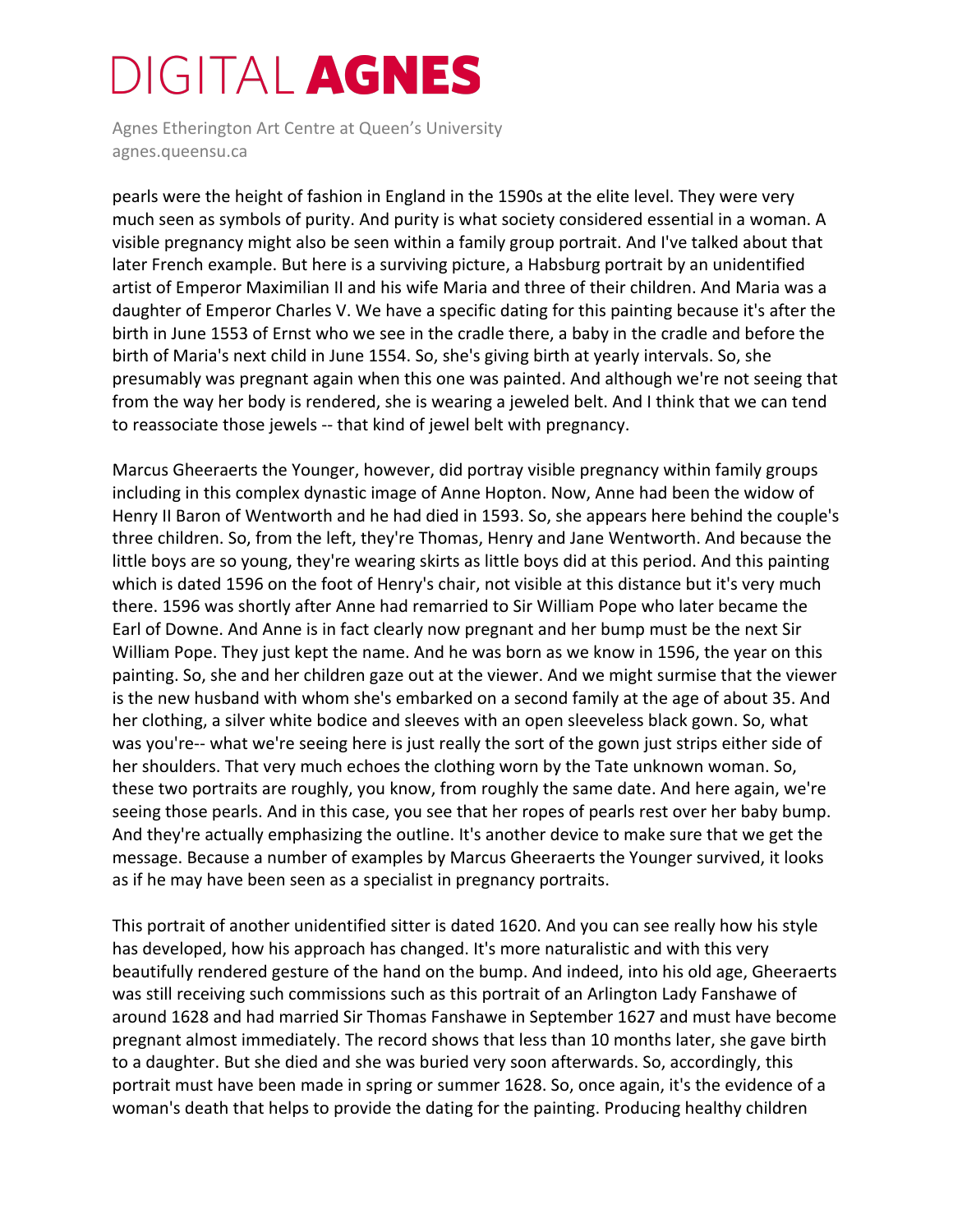Agnes Etherington Art Centre at Queen's University agnes.queensu.ca

was of course even more essential within royal marriages. At her arrival in England in 1625, Charles the I's French Queen Henrietta Maria brought with her different French styles of clothing, fashions that were soon adopted in London. Unlike the narrow lacing of the Jacobean period, they included a bodice design that could accommodate the maternal body as it grew giving the figure an ambiguous outline. And in fashionable coat portraiture accordingly, it became less clear whether a sitter was to be identified as with child or not.

So, for the rest of this talk, I'm going to be focussing on some of the portraits painted by the Flemish artist Anthony Van Dyck during the years that he lived and worked in Britain. So, that's from 1632 to 1641. He made a brief short break back in the low countries between '34 and '35, but 1632 to '41. And I'll be considering how gestures, meaning-bearing objects and especially textiles seemed to be deployed to signal pregnancy in his portrait to be read or to be read in the context of that hope for dynastic success. In spring 1632, when van Dyck arrived in London, he was knighted and appointed, quote, principle painter to Charles I and Henrietta Maria. As the son of a silk trader, van Dyck had a finely tuned understanding of the importance of dress in portraiture as the work of Emilie Gordenker has made clear. Curiously, in a later and somewhat doubtful biographical note, Corneli sde Cornelis de Bie claimed that van Dyck's mother, Maria Cuyper, had been an embroiderer who, quote, "painted with her needle" especially during her pregnancy with van Dyck implying I think that this activity had in some way imprinted her creativity upon the child that she was carrying, a nice kind of fantastical idea. Aided by a team of assistants in his London studio, van Dyck was soon busy producing portraits of the royal couple and their growing family, as well as of many other sitters connected with the court. Excluded by her Catholicism from an official political role, Henrietta Maria's main task was motherhood. Between March 1629 and June 1644, she had nine pregnancies that came to term. And two of those babies were stillborn. Attempts have been made to connect the likely dates of her portraits with her pregnancies. And certainly when the royal couple's collections were inventoried for sale after the execution of Charles I in 1649, one work in the collection was described as, quote, the picture of the Queen when she was with child. And it was valued at five shillings. Sold in April 1650, this painting remains unidentified. In this example by van Dyck, the Queen's distinctive cradling gesture has long been presumed to allude to forthcoming parenthood. It was painted specifically for Cardinal Barberini in Rome to whom in December 1636, George Con, who was the papal agent in London, wrote to say that the Queen was waiting to take leave of him "as soon as the portrait for you is finished." And on 17th of March 1637, just three months after George Con's letter, the Queen gave birth to Princess Anne. And we know that by 1639, this portrait was definitely in Cardinal Barberini's collection, where it was inventoried. Van Dyck very rarely signed or inscribed his English portraits, and he almost never dated them, inconveniently for us. So as a result, it can be unclear when exactly they were painted. And thus, it can be hard to correlate them precisely with events in a sitter's life. And so in this case, with known pregnancies. But as I've shown, van Dyck had come to a court where portraits that made pregnancy visible were widely known, were appearing.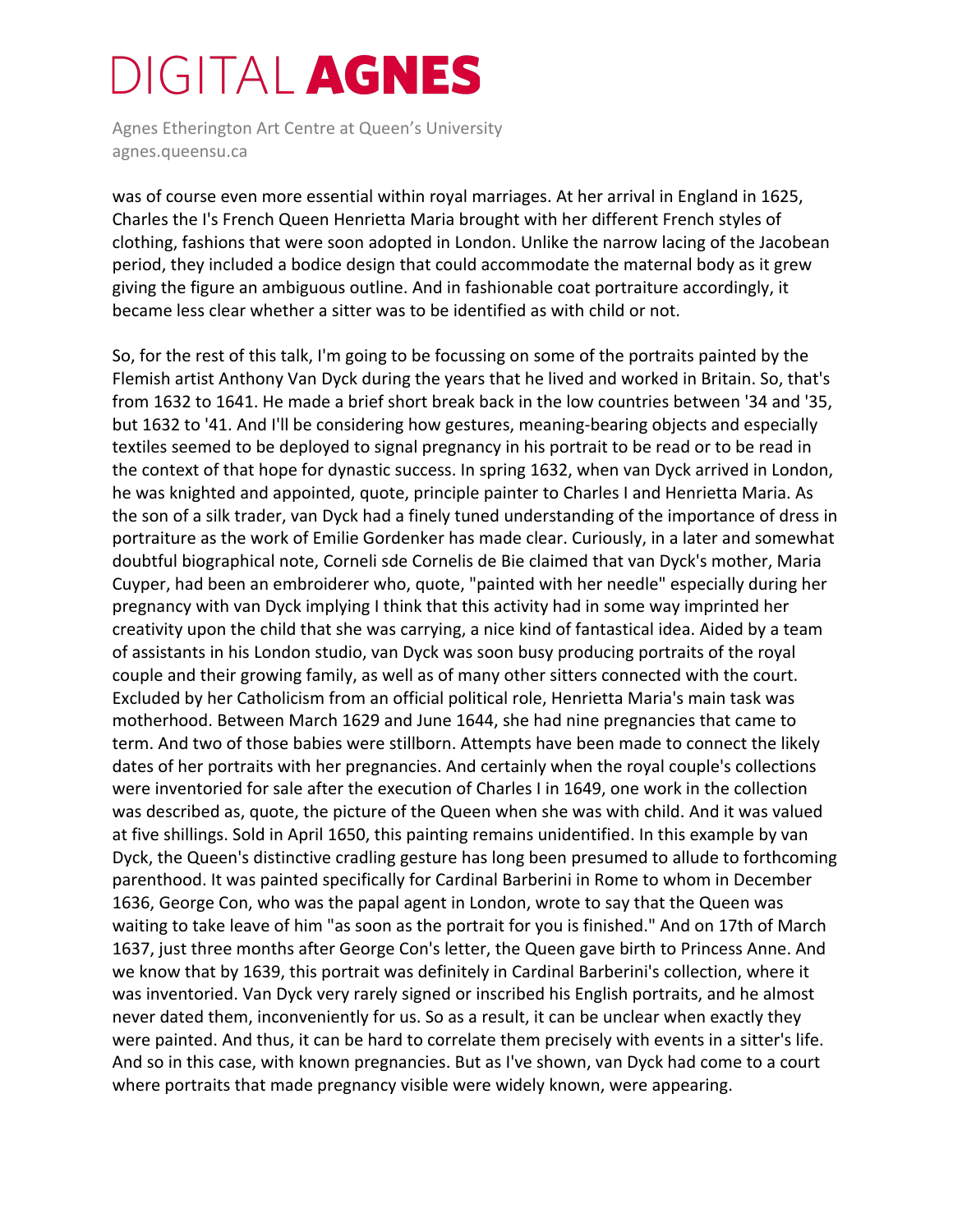Agnes Etherington Art Centre at Queen's University agnes.queensu.ca

In van Dyck's same works such as pregnancy, seems to be conveyed by symbolic gestures. A later 17th-century inventory described this portrait, thus, "Mary, Lady Verney, her right hand on her belly within with child of EV, a white gown and blue mantle." The sitter, Mary Blacknall, an heiress, had been married in 1629 at the age of 13. She first gave birth three years later, but to a child who died in infancy. Married to have six further children, only two of whom lived to adulthood. Her eldest son, Edmund Verney or EV, in that reference, was born in December 1636. And thus, it seems that Mary was not only painted by van Dyck while she was pregnant but also that her distinctive gesture and her direct gaze out are a statement of that. And since the inventory tells us that, that was evidently recognized as such at the time. So alerted by this, let's consider the hand gestures in other female portraits by van Dyck. Although it's quite important not to go overboard with this and consider each potential example on a case by case basis because a hand gesture might merely allude to the promise of hope for fertility, as in van Dyck's portrait of Henrietta Maria and Charles I, eldest daughter, Mary, here depicted at the age of nine just after her marriage in May 1641. So the young Dutch Prince William of Orange. And van Dyck's double portrait of the young couple was one of the last works that he produced with his studio team before his death in London in December 1641. So, obviously, that gesture, as I say, is to sort of hope for future fertility in the case of this child.

I'm showing you a black and white image of what's thought to be a portrait of Catherine, the daughter and heiress of Horace 1st Lord Vere of Tilbury, who'd married Oliver St. John in March 1634, and her son, the future Sir John St. John, was born in around 1637, stylistically a plausible date for this portrait. van Dyck was not a painter who used complex or numerous symbolic accessories, but his female portraits -- but in his female portraits, pink or red roses frequently appear, either graying bushes or presented in baskets, or in glass vases, or as individual cut blooms. As I've already said, roses were rich in associations. Since classical times, they'd been linked with the goddess Venus and, thus, with love and subsequently as in the portrait of Mary Tudor, they were associated with the Virgin Mary, the rose without a thorn. And all these meanings were widely understood. So when van Dyck depicts a sitter ostentatiously holding a rose in front of her womb in the way that Catherine does, it seems likely that this gesture too maybe a signifier of pregnancy.

Another strategy deployed by van Dyck to convey pregnancy may have been the loose mantle that conceals the outline of the sitter's body. It's been suggested that this unfinished half-length portrait of a woman who presses a gauze scarf against her apparently distended body may be Rachel de Ruvigny, the fourth Countess of Southampton, and that it was perhaps painted in around 1639 or 1640. 1640 was the year in which the Countess died in child bed at the age of 37, having given birth to five children in six years. Indeed, from her marriage in 1634 onwards, she had been almost permanently with child. Alice, Lady Borlase, was married on the 4th of December 1637, shortly after which van Dyck painted portraits of her and her husband. In this case, roses are included in it in a glass vase as you see on the left. But more importantly, the gesture with which Lady Borlase draws her mantle, partly across her stomach, seems to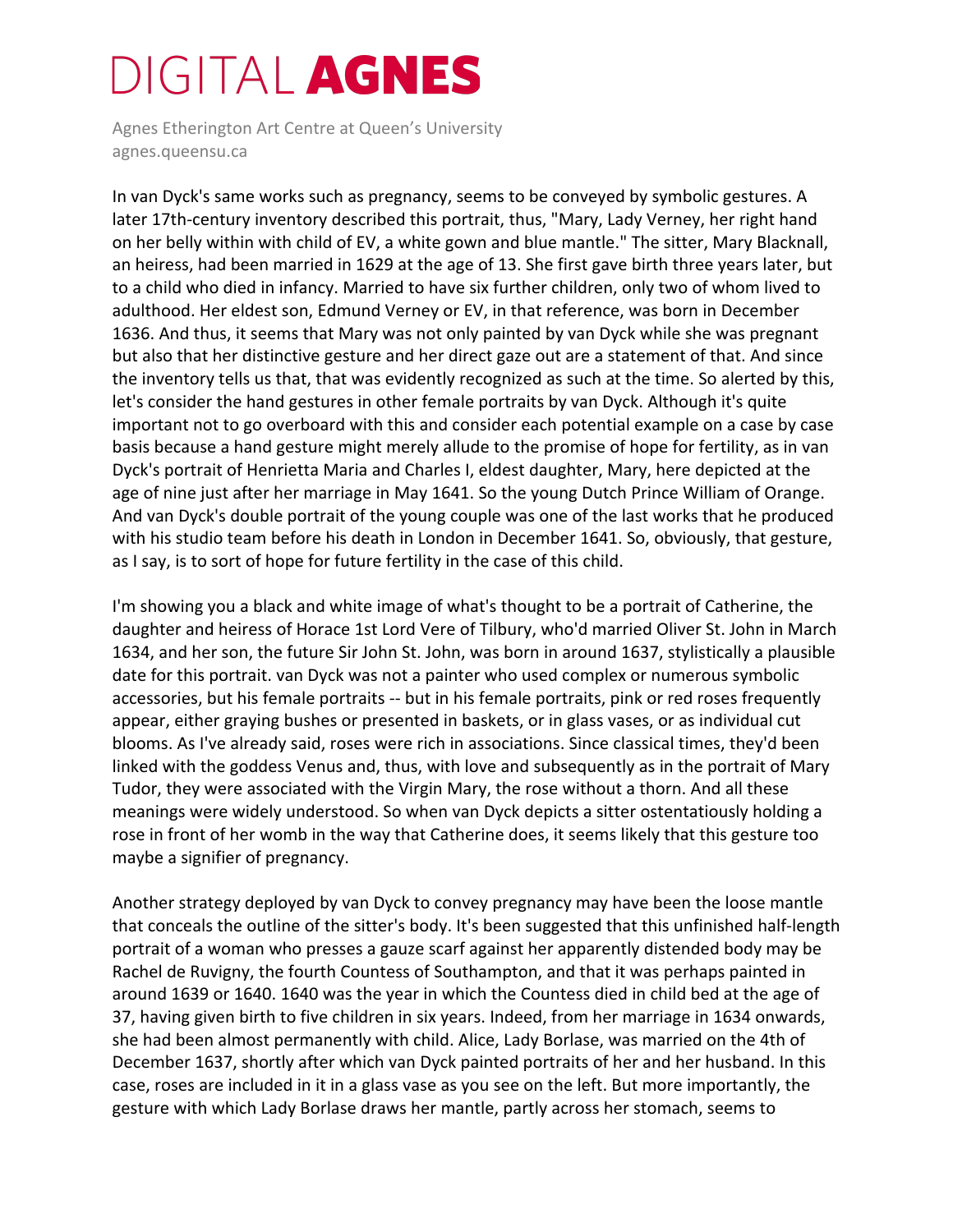Agnes Etherington Art Centre at Queen's University agnes.queensu.ca

demand that we recognize it as significant. By the late 1630s, as Emilie Gordenker has shown, van Dyck had invented for his British female portraits, unless specifically fashionable and, thus, more timeless form of attire, which echoed portraits by the 16th-century Venetian painter Titian, whose work was so much admired at the Caroline Court, the court of Charles I. And this sitter is shown here in just such a timeless gown with no lace collar. Lace collars was so timeconsuming to paint. So it's time effective if van Dyck doesn't include them in the portraits and persuades the sitters that not including them is a sign of their specialness that they are sort of in the world of Titian. So she wears such a gown and she has a swathe of silk obscuring her bodily outline. So in this portrait, we see both a loose mantle and an emphatic hand gesture. So I'm suggesting possibly indicating pregnancy. And unfortunately, it's not clear who the sitter is. There's a later inscription added upper left, Mrs. Howard, but there were quite a number of Howard women at court. And it's not certain who exactly this sitter is.

And finally, this double portrait by van Dyck, now in the Pushkin Museum in Moscow, shows two sisters-in-law and his thought to date from late 1638, early 1639. As Malcolm Rogers pointed out 30 years ago, in early summer 1638, the woman on the right, Katherine Howard, one of those Howard women, the daughter of the 2nd Earl of Suffolk, had secretly married Lord George Stuart, Seigneur of Aubigny. And Lord George was the brother of the woman on the left, Frances Stuart, Countess of Portland. And in order to marry Lord George, Katherine had controversially converted to Roman Catholicism on the 7th of March 1639 and, thus, early in her marriage, she gave birth to a son, Charles, and her cradling gesture here similar to that seen in the slightly earlier portrait of Henrietta Maria in the yellow gown is thought to be an indication of that pregnancy. Frances herself, the woman on the left, meanwhile, gave birth on the 19th of May, two months after Katherine. And so presumably she, too, should be recognized as being pregnant here, though I think we have definitely not actually been shown that. And once again, you see the ubiquitous pink red roses here being gathered, symbolic of Venus, of love being gathered from a bush and being held in the hand. So I'm fully aware that one can get carried away trying to spot gestures that indicate pregnancy in van Dyck's brushes portraits. The hand on the stomach, the hand on the stomach holding an inverted rose, the cradling gesture, the loose textile held in such a way as to obscure the outline of the body. Van Dyck's failure to date his portraits doesn't help. But I would contend that if the gesture in the portrait can be backed up by documented evidence of a pregnancy at a plausible time, it's worth considering the question.

The study of portraiture and pregnancy together offers a fresh lens through which to look at history and at art history. It encourages us to rethink the context in which many past portraits were made, as well as the life experiences of women sitters. If we can establish that a pregnancy was present at the time, whether the choice has been made to make it visible in the picture or not, it can alter our understanding of the intentions behind an image. Once we consider that so many women of the elite conducted busy public lives, lives at court, while repeatedly pregnant, with all the bodily changes and health challenges that that involved,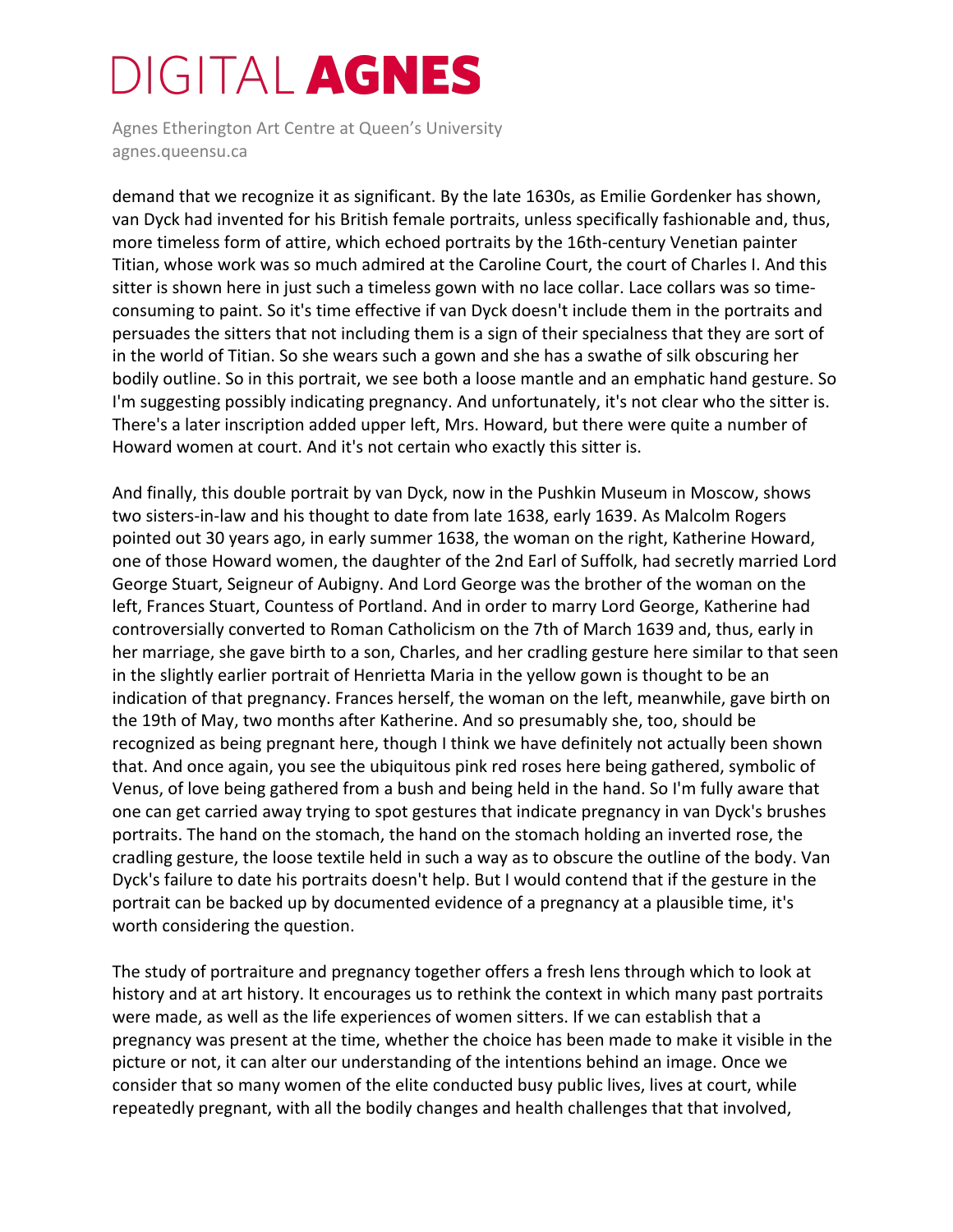Agnes Etherington Art Centre at Queen's University agnes.queensu.ca

especially prior to modern obstetrics, our view of those women's roles and activities needs to be adjusted. And painted portraits can be one route to that understanding. Thank you.

#### (Applause)

**Suzanne van de Meerendonk:** OK. Am I on? Yes. Thank you very much, Karen. And I can invite anyone here in the room. If you have any questions, feel free to come and ask them here at this microphone that we've positioned here in the back. And so while everyone's gathering their thoughts, I'm also collecting the questions that people are asking online, and I saw a few were already coming in. But I thought I might sneak in with one of my own questions first. And I was really struck by, you know, that this really presence specter of mortality in a way around pregnancies. And as you were talking, I was really starting to think about this decision to commission portraits, possibly aligning with pregnancy, if one were to think about the risks that were involved in it and sort of the desire to have portraits painted potentially of women. I was wondering if you had ever wondered about that, this sort of relationship between a moment of commissioning and pregnancy even if it's not shown but to -.

**Karen Hearn:** Absolutely. I mean, I do think we can also see them in a way almost as mementomori images. I think that death is the unspoken constant presence in these portraits. So the portrait records the features of someone who might die in childbed. They also -- more prosaically, it's recording someone who is part of your family. You may have -- you know, these marriages are dynastic. So you've married into a particular family, you know, and an heiress, you might want to record that. And by showing the bump. I think that's what's going on in the portrait of Mildred Cecil that, you know, they've had such a terrible time. These unsuccessful pregnancies and dead babies. So that it's kind of -- the portrait is kind of saying, yes, we can - you know, we do get pregnant. And here is the evidence. So I think, you know, and I linked them with those mother's legacy texts. I think they -- those really reveal motivation. They are very popular at this period. So, yes, I think death is always an element in these.

**Suzanne van de Meerendonk:** Yeah. If there's no immediate second question and please don't be shy, I have a few questions here that were posted online. So the first one I have is for the Anthonis Mor portrait of Queen Mary I, you mentioned that three exists. Is the original -- if the original is in the Prado where are the other two located? Are they copies of Mor? Or were they also painted by him?

**Karen Hearn:** Well, one belongs to the Marquess of Northampton and is in a British country house. And one is in the Isabella Stewart Gardner. And they're all slightly different, but they're all painted by Mor. This raises what's really quite a sort of hot question, I think, at the moment, which is, for so long, people have assumed if you have multiple versions of an image, that there's an original and then the others are copies. But we're increasingly coming to understand that copies -- that versions were painted simultaneously. There are all sorts of examples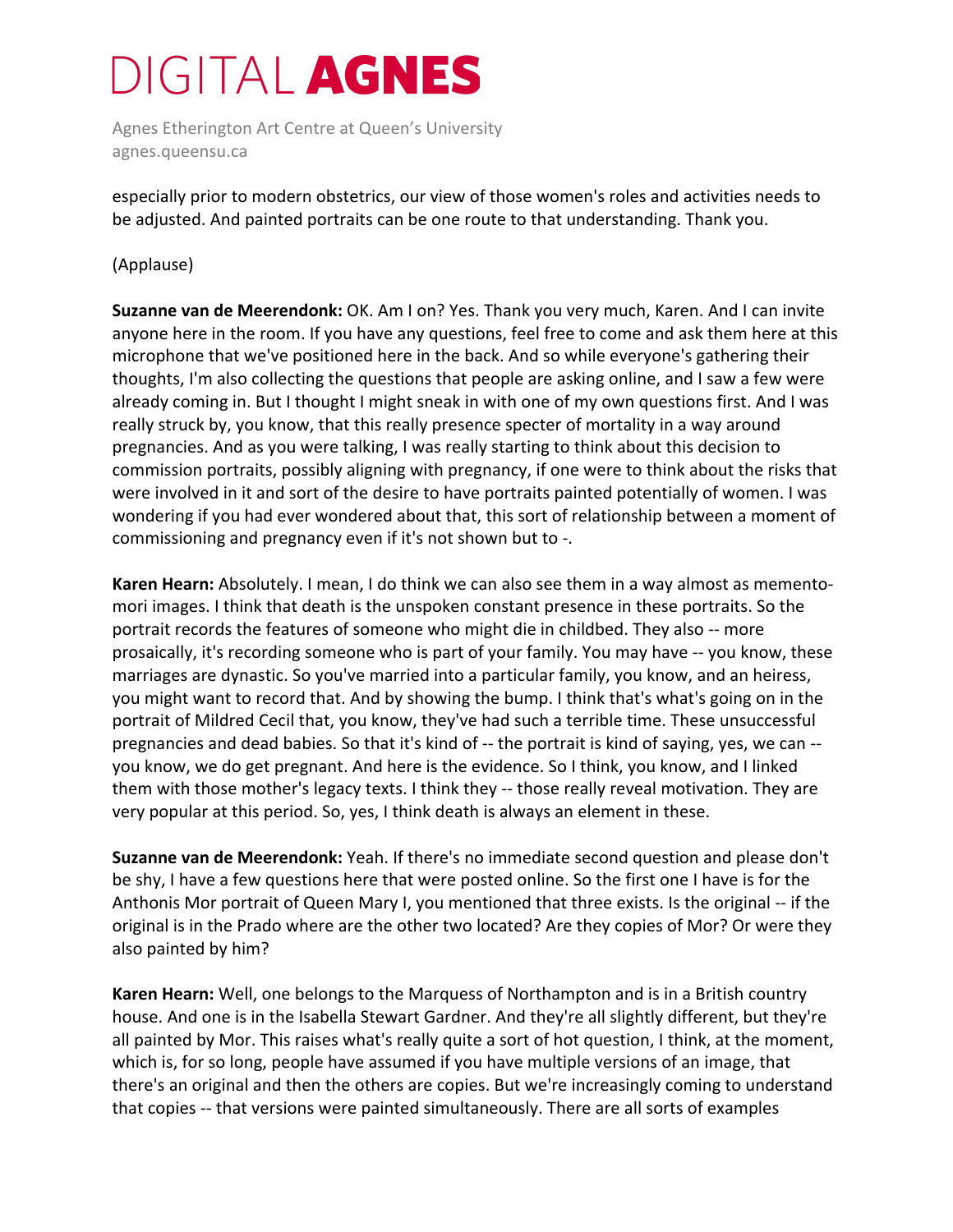Agnes Etherington Art Centre at Queen's University agnes.queensu.ca

cropping up of portraits that are virtually the same. And that were clearly being painted at the same time and both have pentimenti. So the sort of question of which is the prime one, I think, in this case, is a difficult one. And probably there wasn't a prime.

**Suzanne van de Meerendonk:** OK, so I have another question. What happened to the pregnancy portraits at and after the restoration that the inability of Queen Catherine of Braganza to sustain a pregnancy have any effects on the popularity of the genre?

**Karen Hearn:** That's a very interesting question. We don't really seem to see examples. Of course, after the restoration, we -- and that's -- we're thinking about the work of Peter Lely, Jacob Huysmans and then Nathalie Nella. And Lely sort of particularly introduces this -- building really on van Dyck's introduction of sort of timeless stress. With Lely, women are wearing kind of very loose garments. So the bodily outline really isn't what you're seeing. You're seeing a lot of shoulders and sort of chest and flesh, and almost kind of they're almost night -- well, nightdresses but that meaning of term for sort of loose informal garments. So I think it's partly a question of the fashion and the fashion used in painting, which is this timeless, and a change of mood.

**Suzanne van de Meerendonk:** So I will just keep going until someone comes and takes this mic away for me. The next one is other than pearls, are there any other jewels that show up frequently as symbols of pregnancy or fertility?

**Karen Hearn:** Well, I'm definitely not saying that pearls are symbolic of fertility. They -- that's - if that -- if I gave that impression, they do -- pearls are ubiquitous in elite Western European portraiture. And they certainly appear in Britain English portraits. And in the 1590s, they're worn by men as well and there are portraits of men in garments sewn with pearls. So they are to do with status and fashion ability. But I think the lady covered in pearls, I think she's so -- you know, the pearls are so extraordinarily kind of evident that I think making the analogy with the sort of precious pearl of purity idea is worth it but -- is worth making, but pearls are ubiquitous and sourced from a range of sources.

**Karen van de Meerendonk:** And were there any -- just to sort of to go back to the second part of the question, are there any material specifically that could be associated with pregnancy? Or is that not really -- is there not really evidence for that?

**Karen Hearn:** Textiles clothing materials. I don't think so. I mean, what -- you know, there are images -- there are a few images of women holding children in their arms. So that's a later stage. And then you do -- they're quite rare, but the babies are swaddled and they tend to have a red cloth, a bearing cloth -- red cloth with gold thread.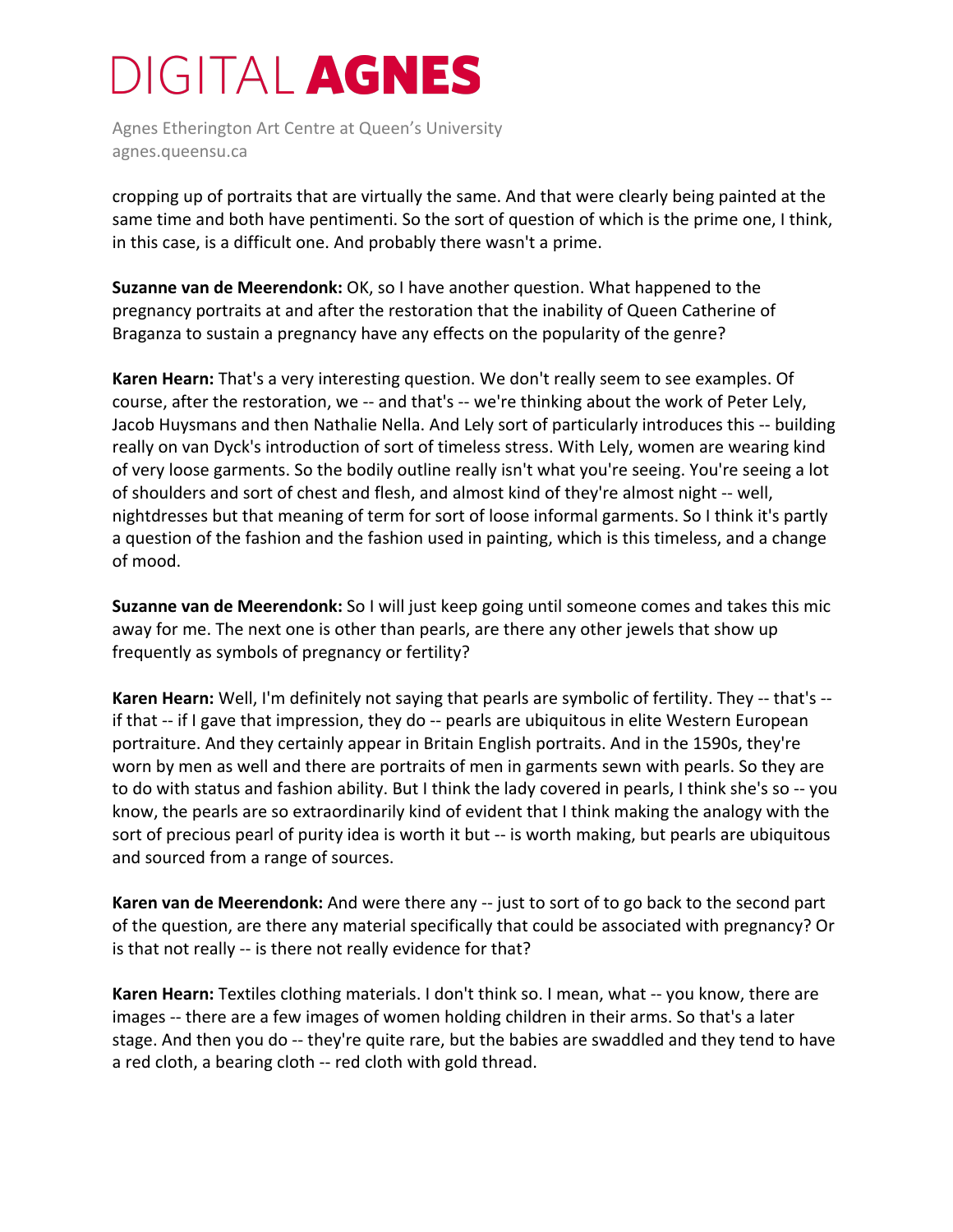Agnes Etherington Art Centre at Queen's University agnes.queensu.ca

But in terms of -- basically what these women are doing is wearing the most luxurious textiles that they can afford, most luxurious and fashionable that they can afford. And also because there are sumptuary laws, there are laws which restrict the fabrics that different levels of society can wear. So if you can wear red and if you can wear metal braid because of your elevated position in society, you will be wearing that in your portrait.

**Attendee:** Right, thank you. This talk has been really exciting. My question is about the gesture, which I find really interesting because you were saying that sometimes it could indicate a pregnancy but then sometimes it might not. And I was wondering how much evidence do you need to confirm the pregnancy? Is the gesture enough? Is it the gesture together with the position? Or do you also need evidence external to the painting to confirm that it's actually of a pregnant woman?

**Karen Hearn:** Well, I think if you can get the evidence external to the painting, then it's much more likely. I mean, I -- the key document is that inventory, Lady Verney surviving portrait and a descript -- that's a later 17th century, not much later inventory, which says that it shows her with child. So it was soon enough after the picture was painted and it was made, you know, in the household. So that picture shows her with child. So that really gives us the cue to venture to say -- plus her -- so taken with her expression, which is very direct. But I feel that one does really -- if one can get external evidence, you know, that's the key thing. But because his pictures aren't dated, you know, it's really inconvenient that he didn't date them. So in terms of dating his portraits, we go on the fashions depicted and the way in which his renditions, you know, all artists develop. So we might look and think, "Well, that's really late in his career." And also when we stopped seeing lace, when we -- when the garments become sort of more of this timeless. But I'm very -- I'm -- hope I sort of indicated how sort of cautious I feel we have to be, but I still feel it's worth proposing it you know?

**Attendee:** I'm hoping that this is a fair question to ask. I'm wondering if there are any depictions of pregnancy outside of portraits of known or once known women when they think of some of the literature from the period like Duchess of Malfi or Measure for Measure pregnancy in the -- in those fictions are all about something problematic, something dramatic, something -- information that's withheld because the woman is the sure side. And I wonder if you see that elsewhere in the visual arts.

**Karen Hearn:** Getting back to what I said at the very beginning about -- I mean, that's a very interesting question. I was saying that it's a matter of choices. And I think this is a period in which choices are made within a range of purposes. And I think these portraits are -- I can't see evidence that these are problematic pregnancies or controversial pregnancies, pregnancies outside marriage. I think, you know, these painting portraits are -- they're serving a, potentially a public purpose. So I think it's, you know, it's a normative sort of situation. But yes, I mean, in literature of course, secret pregnancy, secret pregnancies are, you know, that's a kind of key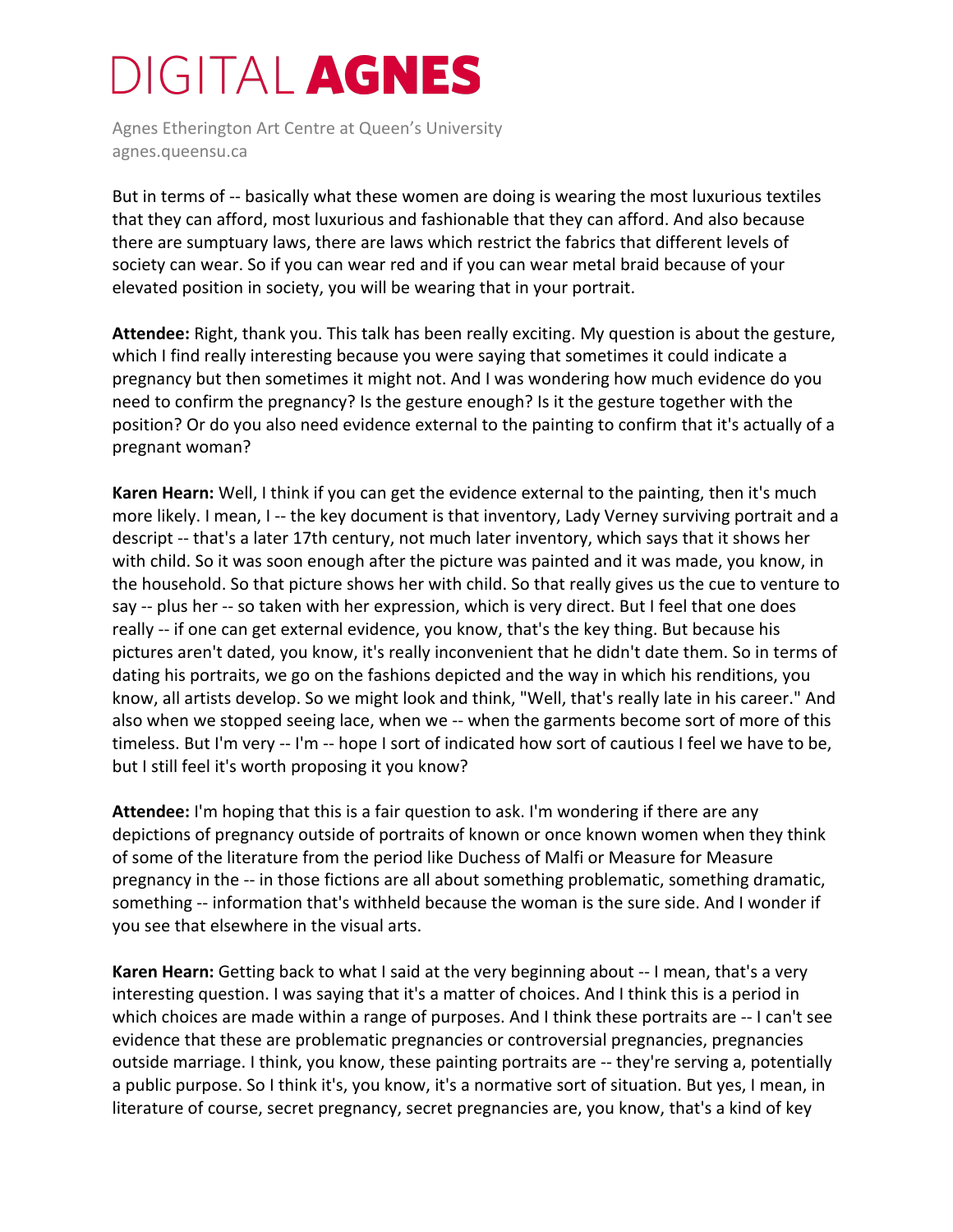Agnes Etherington Art Centre at Queen's University agnes.queensu.ca

theme. And of course, this is a period in which, you know, pregnancies outside marriage intensely problematic. And there are all sorts of women at court who become pregnant, have to go off to the country. And yeah, I mean, this is a period in which there are quite a lot of unexpected pregnancies in the context that people don't want to have them. But I can't see that painted portrait -- a portrait would be painted in that context.

**Suzanne van de Meerendonk:** So I have another question online. This is the issue of the women's gaze interests me. We've seen no special modesty in your examples or other, in fact, frank addresses to the viewer. Do you have an opinion about this aspect of the portraits?

**Karen Hearn:** Well, this portrait -- I mean, I've been -- I've posed sort of number of different reasons for them. And of course, celebrate -- you know, with crossed fingers celebration in a way is one of them. And a pregnancy is an outcome that is looked for. I mean, for women, you know, their roles are limited. And as I said, for Henrietta Maria, it's basically motherhood and pregnancy. So I think the frank dress is, you know, perfectly what we would expect because it's, you know, I am doing, well, God's work, as I said, and I'm doing what my principal role is. So I mean, this isn't a period in which we might think about sort of later Victorian, where pregnancy was, you know, a matter of modesty, of staying at home, of nobody talking about it, that is a later sort of development. And, yes, I think, you know, it becomes something that we might think is associated with -- society associates it with something embarrassing or shameful. That's later. That's not this period.

**Suzanne van de Meerendonk:** And then there is also something that's more of a comment that maybe you would want to comment on. Someone says during the 17th century, puritanism was spreading at a popular -- at the popular level in Britain. This appears to have no influence on the portraiture of the elites.

**Karen Hearn:** Well, I mean, we have -- we do have portraits of women modestly dressed in black with covered, you know, black or -- and with a sort of linen up to the neck and covered hair. I'm showing, you know, the most elite level really. And also, I'm really showing a period before we might say puritanism becomes as it were sort of widespread or becomes widespread expressed in dress.

**Suzanne van de Meerendonk:** Someone wants to know are "baby bump portraits" otherwise similar to other portraits of women in the same era?

**Karen Hearn:** Well, what a good question and basically they are, except that there's a bump. And thinking of Mildred Cecil, she, I'm sure, is wearing -- and I take my cue from dress historians. You know, I've worked with so many really fantastic dress historians. So what she is wearing -- she's not wearing maternity wear. She's wearing the most luxurious, most fashionable garment but different underpinning. I mean, we use the word corset now probably.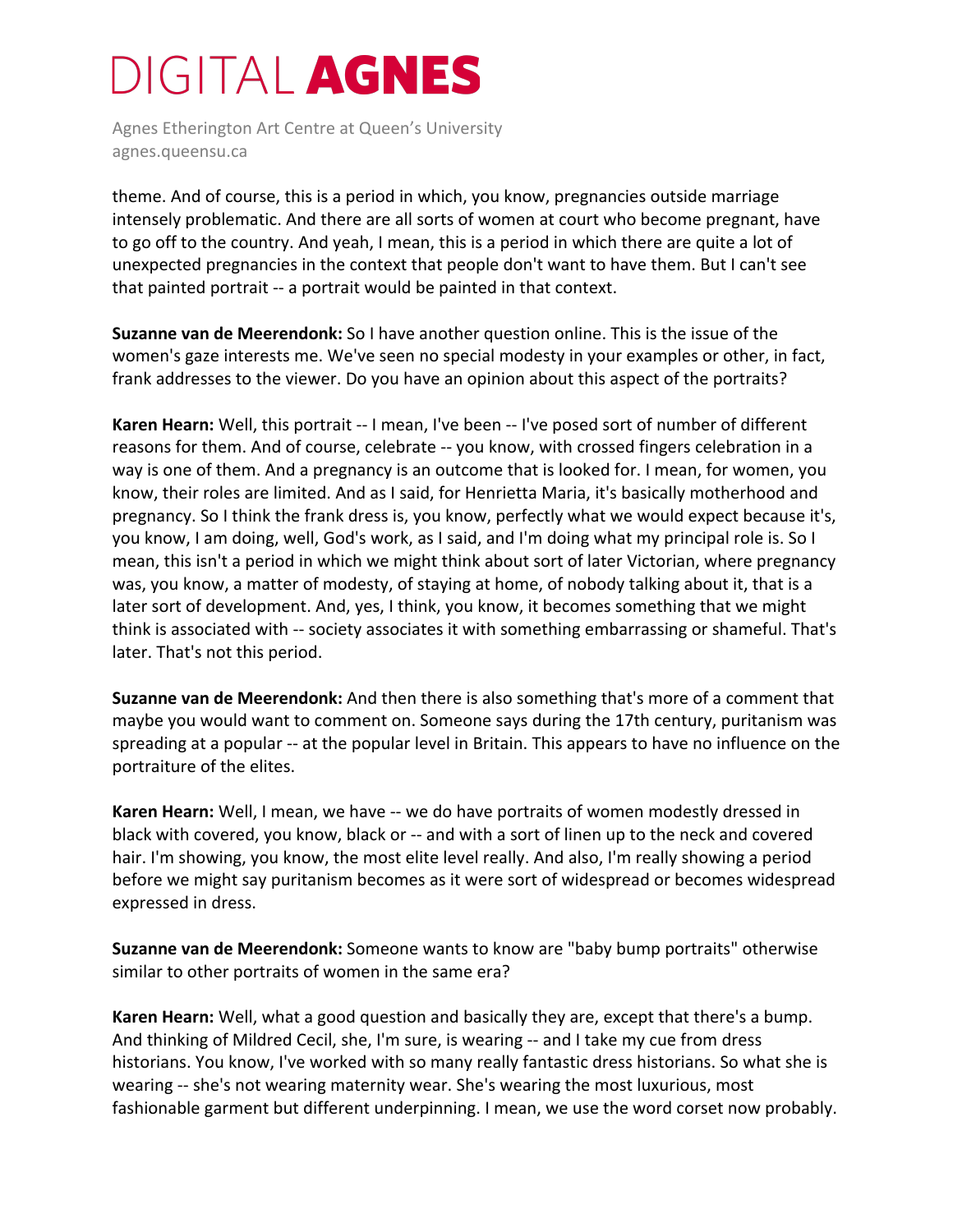Agnes Etherington Art Centre at Queen's University agnes.queensu.ca

They use the word bodies. But women wore -- they always wore bodies corsets as it were. And you -- in pregnancy, you would be wearing different corsetry, something that was looser, more sort of expanded. So you're wearing your non-pregnancy wear but over a differently shaped body.

**Attendee:** I was interested in the fact that -- anyway, it's been a lovely lecture, I just wanted to say as well.

#### **Karen Hearn:** Thank you.

**Attendee:** Very interesting. I was interested that the portrait of Mildred Cecil, which was 1563. The next one after that was the woman with pearls all over, unidentified in the 1590s. And then we go forward to Stuart portraiture, which -- in the period that Marcus Gheeraerts was painting. And it's interesting -- I think it may be something to think about the Queen Elizabeth wasn't going to get pregnant, and that perhaps it was unpopular to actually do a pregnancy portrait until the period after she had passed that possibility. And -- anyway, I just was interested that there seems to be a period of about 40 years or so between the two or maybe 30 between the two. And do you notice that in the period following the Stuart period, when there were more royal babies around, that it became more of a thing? Is that --

**Karen Hearn:** Well, I've selected -- I think possibly that gap is a slightly misleading one. So I've selected examples. I've selected the most interesting and beautiful examples for you. So I wouldn't say that there is actually a gap. But so many of the pregnancy portraits that, you know, have come to my attention over the years are of unknown sitters and some are higher quality than others. So what I'm doing is really showing, you know, fine and interesting examples and, of course, if I can, of identified sitters. So that -- you've pointed out a gap that I think isn't actually there accepting the way I've structured the lecture. I do think in the mix of many different motivations, the concern to have a queen on the throne, to have a woman on the throne, and a woman's role is seen as being a mother. And of course, everyone's anxious as to who will succeed Elizabeth. And she -- as you know, right up to the last minute, she won't name a successor. There are, oops, various sort of candidates. And very wisely, she doesn't name them so nobody can sort of accrete around them. So I do think that the very visible bumps could be in the context of having a queen on the throne, who, for a long time, it's hoped will become a mother.

**Suzanne van de Meerendonk:** A really interesting question here. Are there paintings of women who were not part of the elites? And I might add to that, if they're not paintings, are there other media where this experience of the non-elite women is maybe captured?

**Karen Hearn:** Well, painted portraits tend to be of various elites. So royalty and court figures and I -- that I've really been showing you sumptuous portraits of court figures. And then we also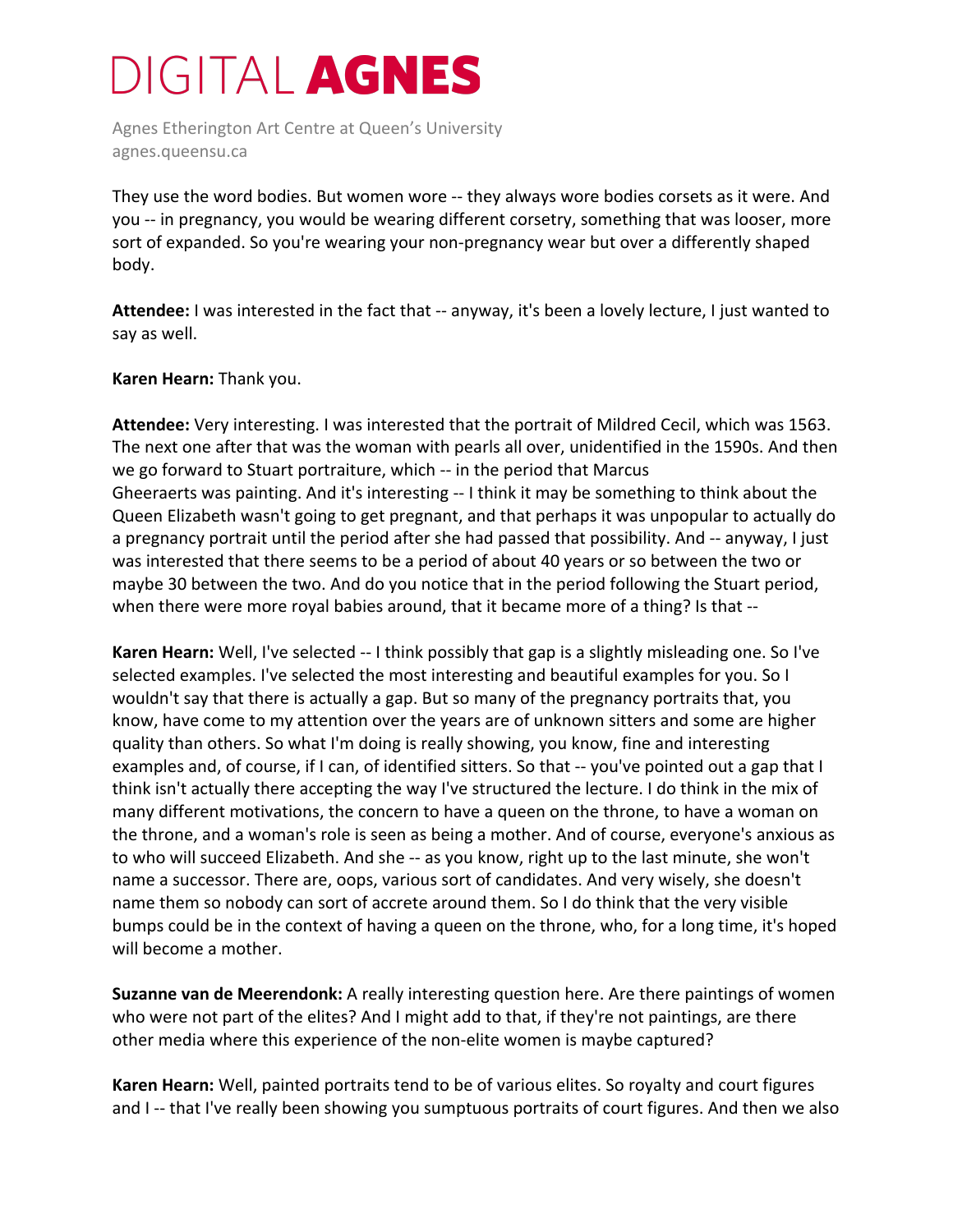Agnes Etherington Art Centre at Queen's University agnes.queensu.ca

have, as it were, the middle class, you know, some of whom of very, very rich merchant families and very, very concerned about dynastic matters in exactly the same way and often richly dressed within what's allowed for their status. But lower down the social scale, you're not really getting -- you know, necessarily getting portraits that survive. And I can't think of examples that relate to pregnancy. But so much is a matter of what hasn't survived. I mean, everything we say about paintings -- portraits of this period, we have to qualify that things may have existed that no longer exist. The Visitation, I think, lingers on so that those are representations of -- to pregnant women meeting and embracing or touching each other's stomachs, things like that. And we do find these in a range of media. And it doesn't seem -- it seems to be a theme that is acceptable in books, in book illustrations and things like that. And those women -- those representations can be dressed quite simply. Yeah.

**Suzanne van de Meerendonk:** Someone is also asking a question about the image that's up on the screen right now saying, "Was it common to have two women in the same portrait? Or was it because of their husband's preference or the cost of hiring an artist?"

**Karen Hearn:** Yes, the cost of van Dyck is. That's such an interesting question. And what it actually brings up is the fact that this is something van Dyck -- we have got some examples in Britain before van Dyck of people seated side by side who are not husband -- you know, a double portrait but not of a husband and wife. We have those as well. And so I -- this is something that van Dyck finds but he really introduces in a bigger way to British art, portraits of two men together or two women together. And the women may be different ages, but two men together, very common. So they're known as friendship portraits. Now, these two women are intimately linked by family. So that is the kind of connection that we might see. So double portraits are -- he doesn't completely introduce them but he very much takes them forward. So it's a very van Dyck thing.

**Suzanne van de Meerendonk**: And this might follow up nicely. Someone asks, most of the paintings showed a woman alone, was it rare to include the father?

**Karen Hearn:** Well, husband and wife portraits do tend to be two separate portraits and that's a Northern European, I mean, very much in low countries art husband and wife. And with the woman on the right-hand side and the man on the left-hand side, as I mentioned, when we were thinking about Mildred Cecil. And I do think that it is plausible that she did have -- there was a portrait of William, which is now lost because of the half coat of arms. But I haven't found any examples of paired portraits with the man and with the woman pregnant. But I assume that -- I mean, the lady with pearls, you know, she might have had -- and once again, I think it's a matter of survival so we can't be sure.

**Suzanne van de Meerendonk:** And so someone else is also wondering about a period past the 16th and the 17th century. So would portraits of pregnant women continue? And -- or was this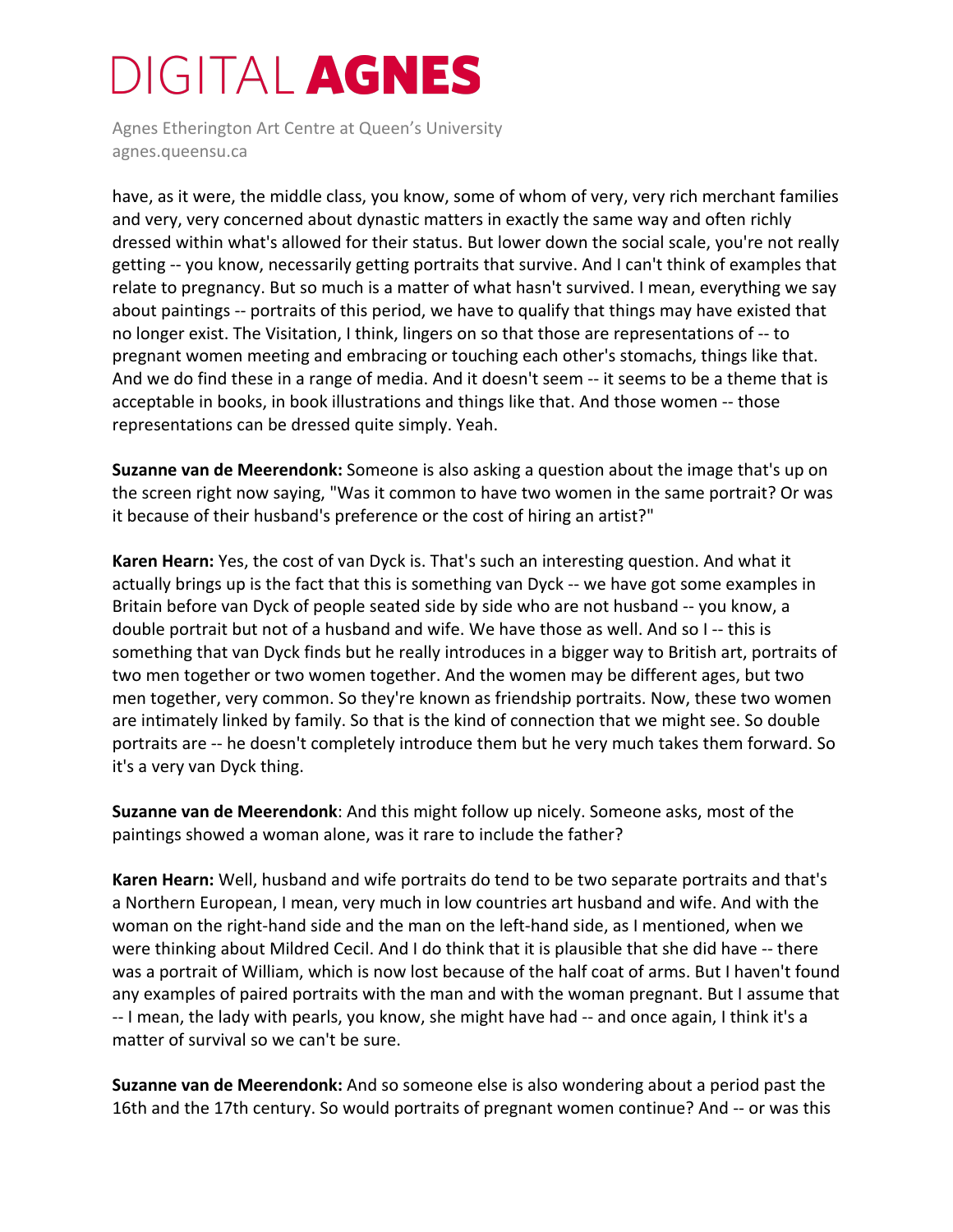Agnes Etherington Art Centre at Queen's University agnes.queensu.ca

a particularly popular time for pregnancy to be depicted? And if so, do you have any theories about why this might be?

**Karen Hearn:** Well, I do think this is a particular period in which we see them, and then fashions change, society changes. And I think there's a wonderful example which was drawn of sort of later 18th century, which was drawn to my attention by a colleague in London, Kate Retford. And it's explored in the book. So it's Teresa Palmer. And she is from quite an -- quite a cosmopolitan international family. And she marries her husband who's a member of the Palmer family, of Saltram in Devon. And there are a number of -- in Joshua Reynolds' sittings book, appointments book, she has a number of sittings over about an 18-month period with him. And she already has -- she and her husband have a son. And so she's sitting for a portrait being depicted with her son. But there's the -- these wonderful letters which survive in which she's writing to her brother and her sister is writing. And -- so Mr. Palmer wants a full-length portrait of her. And he wants it specifically for the Saloon at Saltram, this house, which they've got Robert Adam in to do the decorations. So it's a sort of fashionable upgrade. And he wants a fulllength portrait of her to match a full-length portrait of a male ancestor of his. It's very, very interesting and he wants it now. So she writes in her letter, "It may seem an improper time that I should be sitting to Mr. Reynolds, but my husband really wants this picture," and her sister writes the same. It may seem an improper time. So I think that gives us a cue that it's just -you're not going to see pregnancy in painted portraits in the 1770s. And what's so interesting is that the painting survives. And it's a full-length portrait and she's standing not -- there's a kind of mantle around her. But she looks tall and slender. And she says that -- yeah, she says -- well, it's Joshua Reynolds tells her, "It's fine to sit." And he -- she says something about he will -- you know, he'll deal with that section later. I paraphrase very broadly. But interesting, there's also -- Joshua Reynolds writes to someone and says, again, I paraphrase, something like, "She is at that state in which women don't look so good. "So he's saying one thing to her but, actually, he sees it as a problem and unattractive. So I take it that that society's view. So it's -- many changes have taken place.

**Suzanne van de Meerendonk:** So there are many more questions. I'll pick one last one and we will forward all the questions that we've received to the speaker. So if your question wasn't read aloud, then it will be communicated. But I guess the final question I'll whether or not there are also examples where we know that a woman is pregnant and that the pregnancy or the baby bump was purposefully concealed or not shown in the portrait.

**Karen Hearn**: Sorry, I didn't totally catch the beginning of that.

**Suzanne van de Meerendonk:** Oh, sorry. That's if there are examples of portraits where we know that the woman was pregnant and that there's evidence that the baby -- sorry, the baby bump or the pregnancy is purposefully concealed.